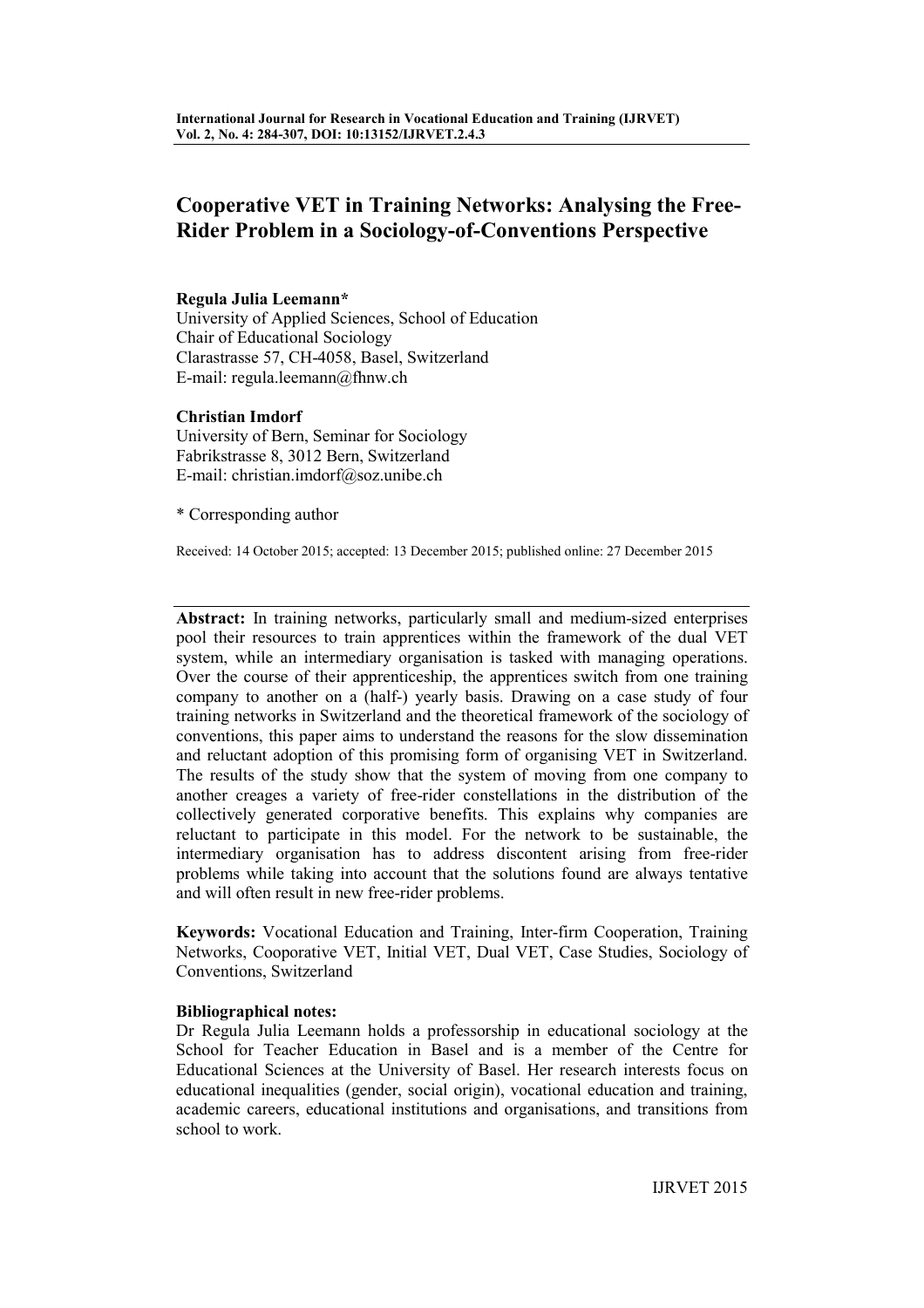Dr Christian Imdorf holds a professorship in educational sociology at the University of Bern, funded by the Swiss National Science Foundation. His research interests are educational systems (in an international comparative perspective), vocational and educational training, transitions to tertiary education, school-towork transitions, discrimination and inequalities in education, and labour market research.

# **Acknowledgement:**

We would like to extend many thanks to Andrea Tönjes and Stephan Elkins (SocioTrans - Social Science Translation & Editing) for their careful and thorough work in translating the text from German to English. My thanks are also due to the anonymous reviewers for their helpful suggestions on an earlier version of this article.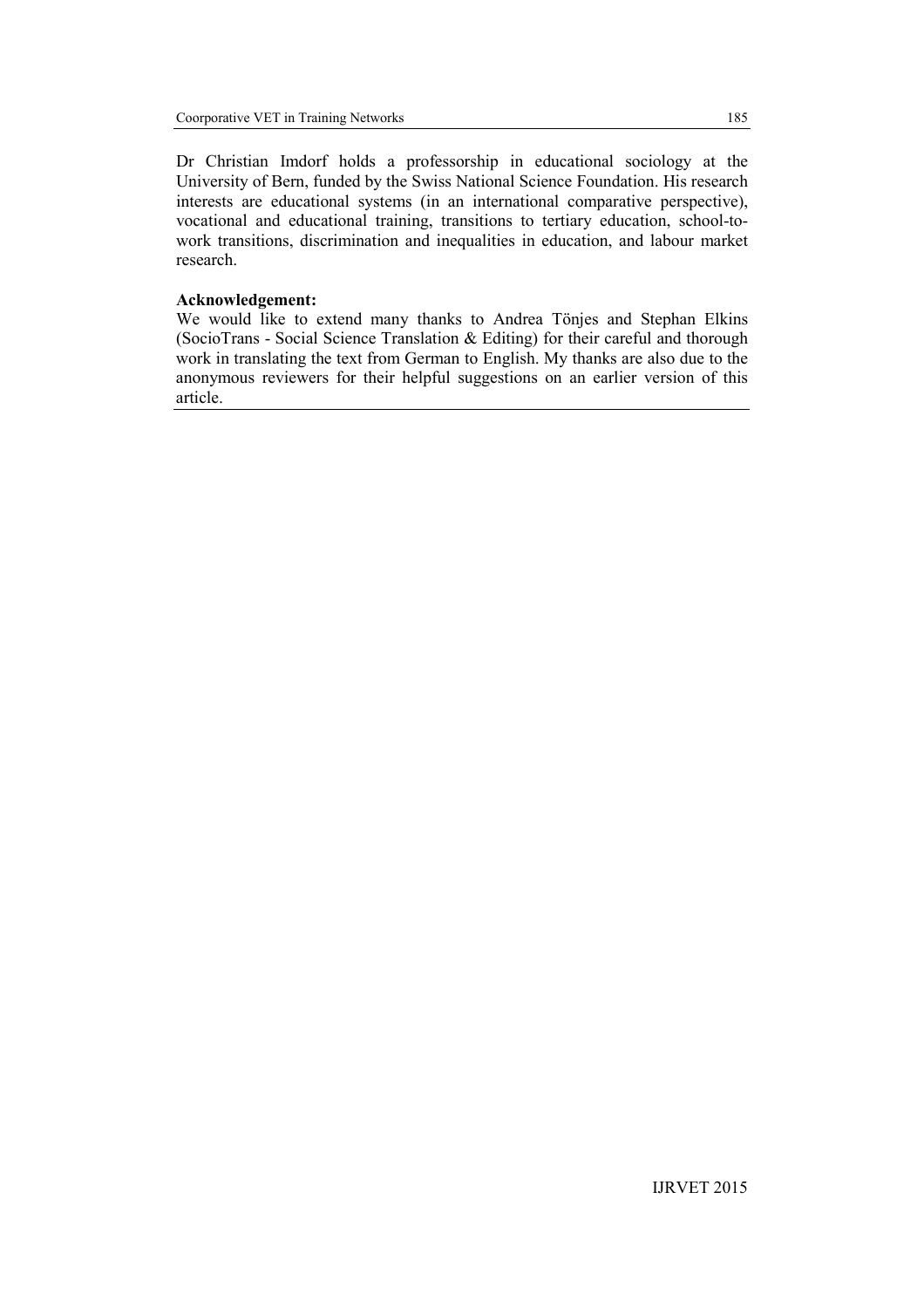# **1 Introduction**

*"It's good that there is a network [...] because then one can also take advantage of synergies, but in our case it's mainly the small ones [companies] that benefit." (Responsible for in-company training, Public Transport Network)*

Over the past two decades, the Swiss VET system has seen the establishment of socalled training networks (*Ausbildungsverbünde*). This model of vocational education and training means that companies, particularly small and medium-sized enterprises, form a network and pool their in-company training resources for the joint training of apprentices. Training networks have several objectives: they broaden the qualifications of apprentices (Leemann and Birr 2015), create new training places, increase training efficiency for the participating companies (Walther and Renold 2005) and enable more inclusive recruitment and mentoring practices than companies can provide on an individual basis (Imdorf and Leemann 2012).

This is why this model of vocational education and training has great potential in terms of the qualification and integration tasks associated with dual VET. It can thus play a major role in adapting the VET system to the new demands arising from technological, economic and social change.

In several other countries, national vocational education policy has promoted inter-firm cooperation and there are various other forms of cooperative training based on different organisational and funding models in these countries. The Swiss model involves some initial funding and information by the federal government, while the operational management of the largely self-sustaining network is in the hands of an intermediary organisation, the so-called lead agency. This agency recruits both the training companies and the apprentices and is responsible for the training programme as such. The apprentices are employed by the lead agency and switch companies several times over the course of their training (rotation principle).

However, despite being a very promising form of organising in-company training – be it for the companies, the apprentices or the VET system as a whole – the number of training networks in Switzerland is growing only slowly. Unfortunately, there is no statistical data available on the total number of training networks or the overall number of apprenticeship places that they provide. On the basis of an evaluation by the Swiss Federal Agency for Vocational Training and Technology (BBT 2008) and our own research on the Internet, we estimate that over the last decade there has been only a slight increase from roughly 1% of all training places within the dual VET system to around 2–3%.

The aim of this article is to identify reasons for the low degree of institutionalisation of this training model in Switzerland. How can it be that this organisational arrangement faces difficulties in gaining acceptance in a country with a long tradition of dual VET? In a first attempt to zero in on this question, we can state that the Swiss model is a very ambitious and complex form of organisation. The companies that participate in this division of labour in providing cooperative VET are in different situations and have different motives. While they can pass on part of their training responsibilities to the lead agency, this involves surrendering decision-making powers as well. From the apprentices' perspective, to be trained in a network is interesting and offers broad knowledge of the occupational field. From the participating companies' perspective, however, the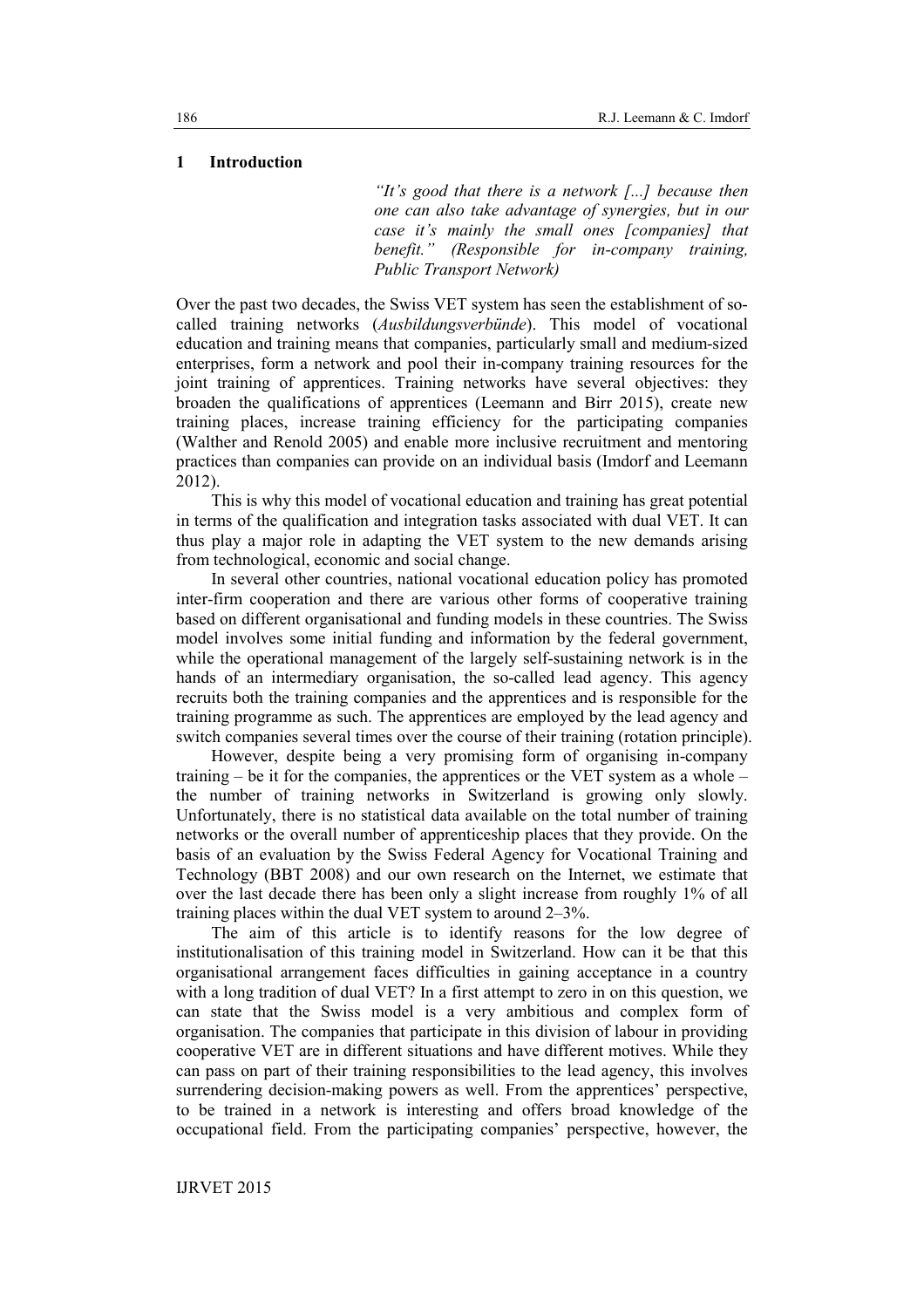pooling of resources can create constellations that give rise to free-rider problems. This could possibly explain the low prevalence of training networks in Switzerland.

We will, therefore, take a closer look at such potentially problematic constellations and we start with the assumption that free-rider problems exist in the networks. Therefore we will address two questions: (1) Which particular constellations draw criticism because of single actors disproportionately profiting from the training network and its corporative benefits, that is, by contributing fewer resources than benefits reaped (free-rider problem)? (2) How do the lead agency and the companies within the network try to address these free-rider problems? What are their solution strategies?

To examine these questions from a theoretical angle, we will draw on the sociology of conventions (Boltanski and Thévenot 1999, 2006). This theoretical framework provides the means to get a grasp on (a) the mode of coordinating action among the various network actors, (b) the areas of conflict arising from the joint training of apprentices and (c) the ways of dealing with these conflicts. The data for our study come from four case studies of four training networks in Switzerland that were selected on the basis of typological criteria (Yin 2009). For each network, we conducted expert interviews with the representatives of the lead agency and the persons in the companies responsible for VET.

The article is structured as follows: Section 2 starts by providing a summary of the current national and international state of research on the significance of training networks in VET (2.1) and then presents the Swiss model with particular attention paid to the concept of resource pooling and potential free-rider constellations (2.2). Section 3 introduces the reader to the theoretical framework of the sociology of conventions used to identify free-rider constellations. Section 4 presents the four training networks studied and outlines our methodological approach (4.1), gives the results of our analysis with special emphasis on imbalances in the distribution of corporative benefits and on strategies to resolve this problem during the provision of training (4.2) and after its completion (4.3). Section 5 summarises our findings and ends with a brief conclusion.

# **2 Training networks as an innovative model in vocational education and training: Opportunities and problems**

In this section, we begin by presenting models of inter-firm cooperation in vocational training that exist in other national VET systems, ask how common these models are and review research findings on their opportunities and risks (2.1). We will then introduce the Swiss model and explain how resource pooling within a network can create free-rider problems in the distribution of the jointly generated collective goods (2.2).

## **2.1 The significance of inter-firm cooperation in vocational training in other national VET systems**

In several countries, national vocational education policy has promoted inter-firm cooperation as an alternative way of organising the provision of vocational training. Of particular interest for our study are so-called group training companies in Australia, group training associations in the UK, local training agencies in Norway and training networks (*Ausbildungsverbünde*) in Germany and Austria. The significance of these organisational arrangements varies by country. In the early 2000s, around 14% of all apprentices and trainees in Australia and around 10 per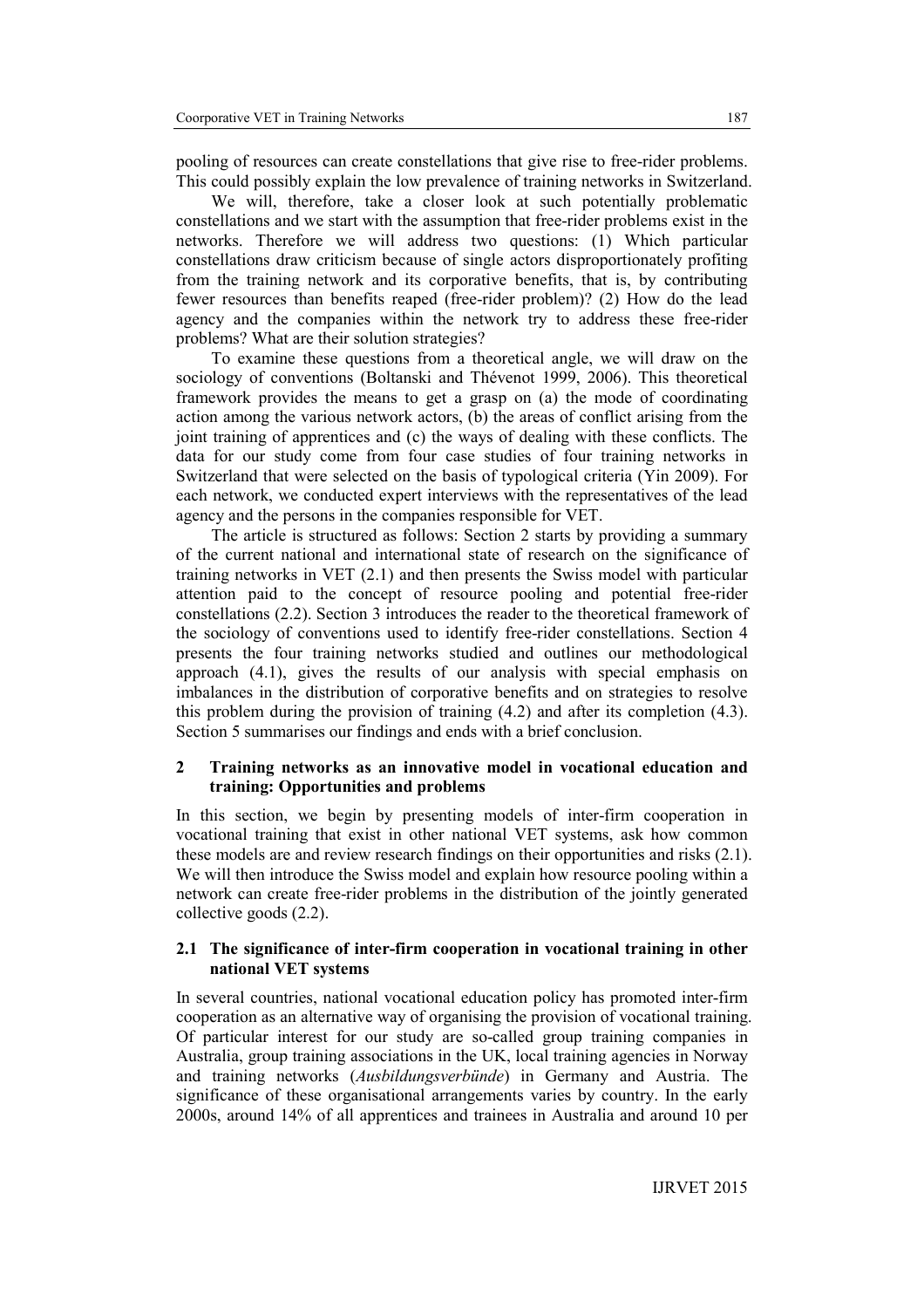cent in the UK received vocational training in cooperative training schemes (Cooney and Gospel 2008), compared to 70% of the apprentices in Norway (Bowman 2005; Michelsen and Høst 2004). Group training was introduced decades ago in the UK (late 1940s) and in Australia (1970s), whereas the expansion of training agencies and networks has been more recent in Norway, (Eastern) Germany and Austria (1990s).

Cooperative training structures come in different types, shapes and sizes (BMBF 2011). While some studies of such training schemes in Germany, Austria and Australia mention rotational systems (Cooney 2003; Lachmayr and Dornmayr 2008; Schlottau et al. 2003), other studies do not address the issue of whether apprentices switch companies.

The models range from community-based schemes geared to meeting local and regional needs to employer- and industry-based organisations providing industry-specific training designed to address skill shortages. Some of these arrangements are the result of bottom-up initiatives by cooperating firms with little external coordination; others were initiated top-down from the outside, i.e., with government support or the help of large firms (Cooney 2003; Cooney and Gospel 2008; Gospel and Foreman 2006). In the case of Norway, Michelsen and Høst (2004) distinguish three organisational models: the classical "artisan" model (onetrade model), the branch model (broader sector or trades), which is the most frequent form, and the multi-trade model (especially in rural areas), while Gospel and Foreman (2006) distinguish between single- and multi-occupational models. The Norwegian training agencies are run either by firms, independent associations, subsections of employer associations or by private for-profit enterprises.

International research has outlined several benefits of inter-firm cooperation in training: the costs of employment and training are collectivised and shared and the administrative costs of training are reduced especially for small and mediumsized enterprises (economies of scale). Apart from the costs, the risks of employing apprentices are also shared and lowered, in particular if the apprentices are employed directly with the training agency and not by the individual training firms. This factor reduces the employers' fear of being at a competitive disadvantage and a potential victim of poaching, which makes them more willing to engage in training. Through the collective provision of training and employment of apprentices, cooperative training schemes provide collective goods not only to the member firms. The mobilisation of training firms secures apprentices and therefore creates a broader public good and social capital for communities, industries and the national economy (Bowman 2005; Cooney 2003; Gospel and Foreman 2006).

However, a high level of government funding seems to be an essential prerequisite for this model to materialise, at least in countries such as Australia, the UK and Norway where group training heavily depends on government subsidies. In those three countries, but also in Germany, cooperation in the provision of training has proven to be reliable and has boosted the quality of VET, especially in small-firm economies and at local levels (Unwin et al. 2012; Lutz and Grünert 1999).

Culpepper's (2003) in-depth analysis of the development of training networks in Eastern Germany in the 1990s has shown that the successful implementation of cooperative training depends on the capacity of intermediary actors (e.g., lead agencies, training agencies) to respond to the fears and concerns of local companies that are reluctant to offer training. A decisive factor is gaining the confidence of the cooperating companies that they will benefit from investing in

IJRVET 2015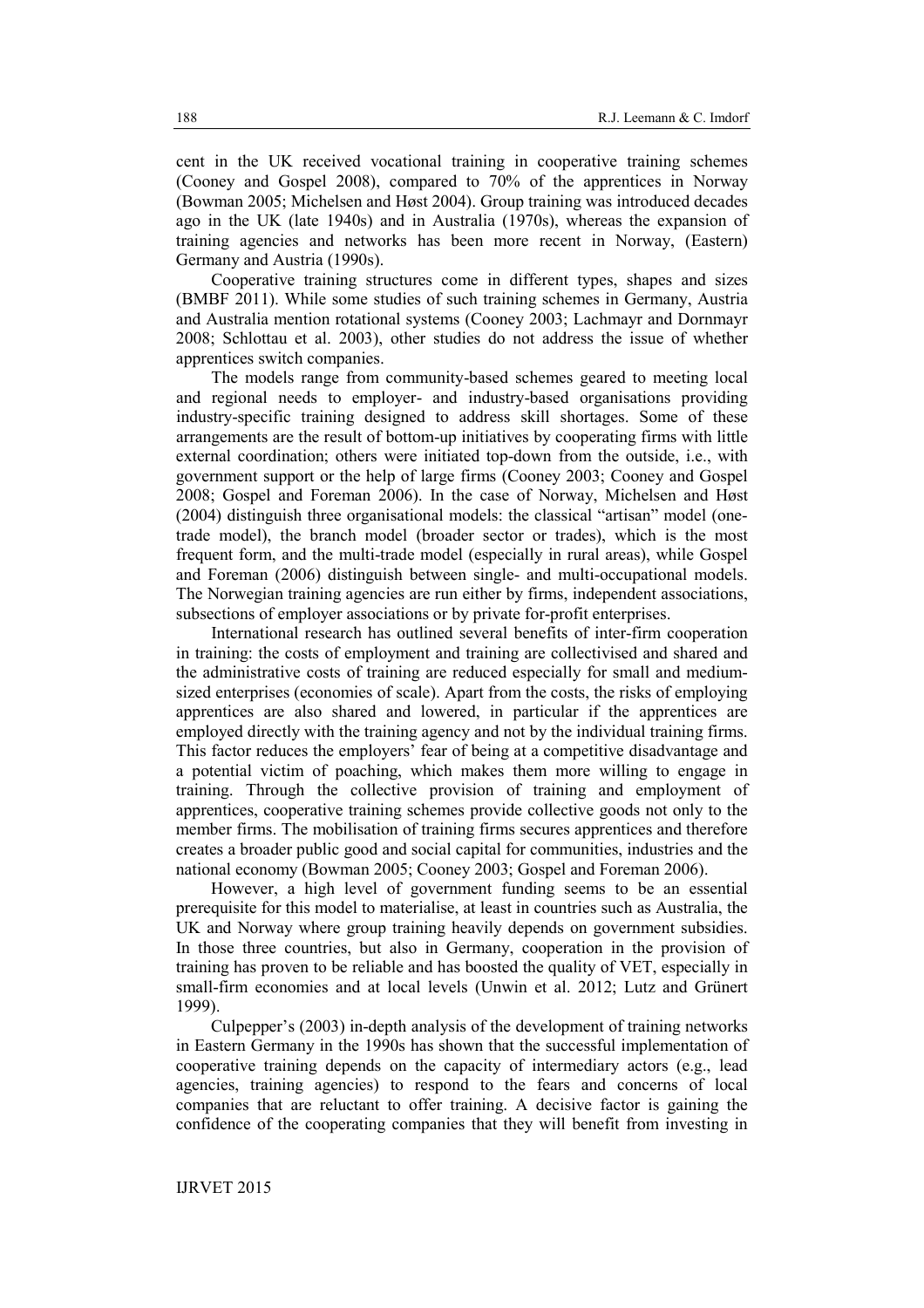training. The authors highlight two main factors that are crucial for individual companies to cooperate in the collective provision of training: continuous government aid and relief of financial burden on training companies especially during the apprentices' first year of training when training costs are usually the highest and the productive return from the apprentices the lowest. Gospel and Foreman (2006) emphasise that inter-firm cooperation becomes especially fragile when the participating companies lack broader government support resulting in uncertainties about funding.

With respect to our own research, this raises the question as to which features of the model favoured in Switzerland contribute to the low prevalence of training networks there.

### **2.2 Cooperative VET in training networks in Switzerland**

Conceptually, a *training network* is an *organisational network* (Leemann and Imdorf 2015). Several firms pool their in-company training resources in order to generate collective benefits (the *corporative benefits*) that they could not generate as single players or that is qualitatively better than the benefit achievable through their individual efforts alone. The collectively generated benefit is then distributed among or made accessible to all participating actors (Preisendörfer 2011).

The management and control of a training network is in the hands of an intermediary organisation, the so-called lead agency. This entity can have different legal forms, such as an association, foundation or limited company (cf. BBT 2008). The lead agency recruits suitable companies and provides them with technical and administrative support. The participating companies pay for these services, which constitutes the lead agency's main source of funding. Other sources of funding are e.g. public subsidies or financial contributions by the the founding organisation (e.g. trade association).

The lead agency also recruits the apprentices, who during the course of their training switch training companies on a yearly or half-yearly basis (rotation principle). They are employed by the lead agency and have two supervisors: a training manager at the lead agency and a vocational trainer at each company. The participating companies must transfer certain rights, decision-making powers, and areas of exercising influence to the lead agency and the network partner companies, such as, for instance, the right to choose their own apprentices or the possibility to keep the apprentices for the whole duration of their training.

According to Preisendörfer (2011, 26ff.), corporative actors (like organisations) are faced with three *dimensions of questions and problems* that need to be defined, negotiated and coordinated:

- *(I) Initiation and participation:* What are the shared objectives and motives of a network (for Switzerland, cf. Leemann et al. 2016)? Which resources have to be contributed?
- *(II) Decisions:* How to organise training and its supervision? How to organise member participation in decision making?
- *(III) Distribution:* How to distribute the corporative benefits?

This article will analyse the third dimension – the distribution of the corporative benefits – to find answers to problems that might form an obstacle to the organisation of VET in training networks. One problem arising from the pooling of resources is that of *free riding*, i.e., the possibility that an actor benefits from the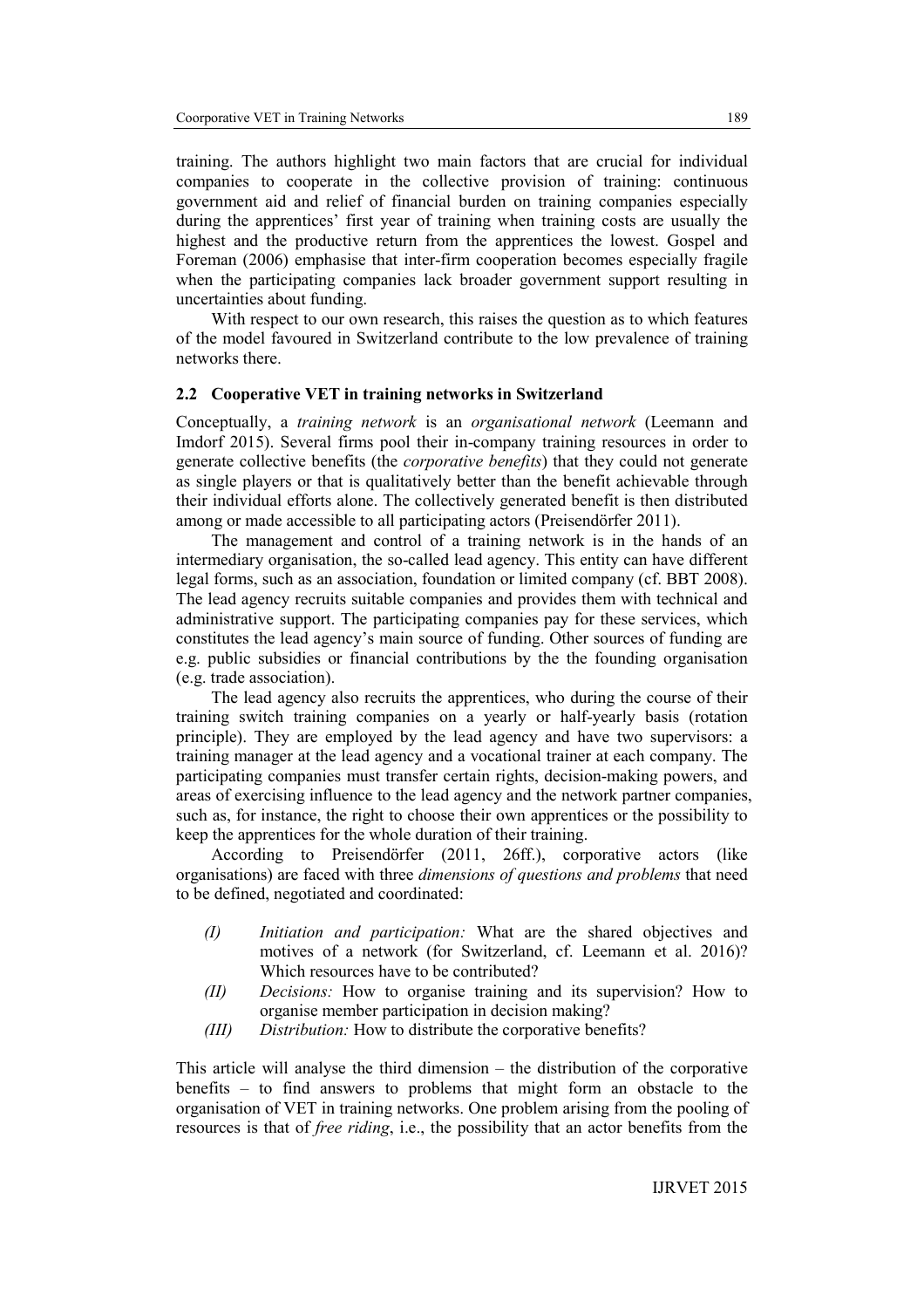network without giving an equivalent in return, which may give rise to imbalances in the companies' commitments. There is, on the one hand, the potential problem of *internal free riding* in the event that one of the participating companies contributes fewer resources than the others but claims the same (or even bigger) share of the corporative benefits. On the other hand, it is also conceivable that there may be *external free riding* in the sense that companies from outside the network take advantage of these corporative benefits without having contributed to the cooperative training scheme.

## **3 The problem of free riding in a sociology-of-conventions perspective**

The theoretical framework of this study is based on the sociology of conventions (also known as the economics of conventions) (Boltanski and Thévenot 1999, 2006; Diaz-Bone 2011, 2015). This pragmatic and transdisciplinary institutional theory approach is well-established among French economic sociologists and increasingly being adopted also by their German-speaking counterparts. Our attempt is to make productive use of this concept in the organisational and institutional analysis of VET (Imdorf and Leemann 2012; Leemann and Imdorf 2015).

The starting point is the assumption that competing and mutually conflicting *logics of action* and *orders of justice* (or *conventions*) co-exist within organisations (Jagd 2011). The respective organisational structure is a compromising device for coordinating the different logics of action. It is designed to bridge the contradictions between the different conventions and to reduce tensions (Knoll 2015, 19; Thévenot 2011). However, this process of designing the organisational structure is fluid and never completed since the solutions achieved through compromises will always create new problems, which the responsible organisational actors again need to address (Leemann and Imdorf 2015).

With regard to the actors in a training network, this means that the companies and the lead agency draw on a limited number of historically evolved conventions in their efforts to co-ordinate their training activities, assess the social situations occurring in cooperative training settings (e.g., the distribution of corporative benefits) and make sound training-related decisions despite inherent uncertainties. Table 1 lists the conventions that are relevant to our object of research. Each of these conventions is characterised by its orientation towards a certain common good, by the significant worth and quality of objects, subjects and processes with respect to this common good and by a particular logic of action and order of justice meant to contribute to the common good. The order of justice is determined on the basis of the principle of equivalence and the model for testing worth (reality test): objects, subjects, and processes must be related to some common measure to clarify what they have in common (Boltanski and Thévenot 1999, 361) and arrive at a socially shared and commonly comprehensible assessment. They must hold up to the measure applied, i.e., they are assessed against the measure and ranked according to their worth.

As mentioned above, free-rider problems emerge from mismatches between the resources contributed and corporative benefits reaped. The quality of contributed resources and distributed benefits as well as the advantages or disadvantages associated with this arrangement are always assessed on the basis of conventions.

IJRVET 2015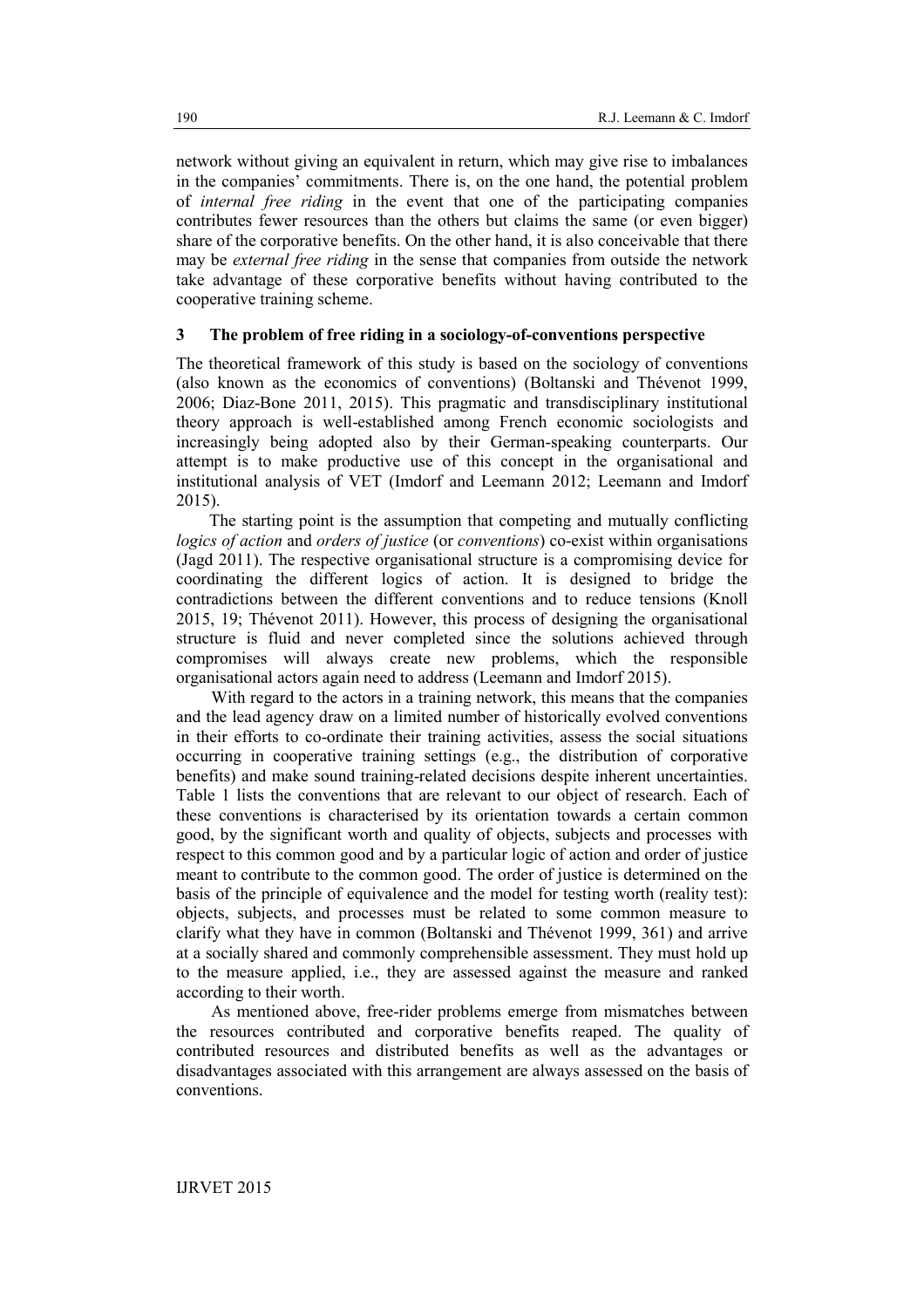|  |  | <b>Table 1: Conventions</b> |
|--|--|-----------------------------|
|--|--|-----------------------------|

| <b>Conventions</b>           | Logics of action,<br>orders of justice            | Significant worth / quality                            |
|------------------------------|---------------------------------------------------|--------------------------------------------------------|
| Industrial<br>convention     | Efficiency, expertise<br>(long term)              | High productivity, know-<br>how, technical skills      |
| Market convention            | Exchange, competition,<br>price (short term)      | Low costs $-$ high return,<br>customer orientation     |
| Civic convention             | Equality, solidarity,<br>participation, inclusion | Collective interest,<br>democratic principles          |
| Domestic<br>convention       | Community, hierarchy,<br>tradition, socialisation | Respect, trust, loyalty, social<br>fit                 |
| Convention of fame           | Fame, renown                                      | Reputation, visibility,<br>popularity, image           |
| Convention of<br>inspiration | Inspiration                                       | Intrinsic motivation,<br>passion, vocation, creativity |

Source: Boltanski and Thévenot (1999, 2006), Diaz-Bone (2009, 2015).

Highly valued *resources* are, for instance, a company's competencies and expertise (industrial convention), money (market convention), inclusive recruitment practices (civic convention), shaping the individual (domestic convention), brand (convention of fame) and attractive training opportunities (convention of inspiration).

The nature of the *corporative benefits* varies depending on the convention. In regard to the convention of fame, it is, for instance, the reputation that a company gains from taking part in the network and in dual VET. However, in the following, we will focus on the apprentices (including the graduates who have already completed their training) as the corporative benefit that is assessed in terms of its quality. With regard to the industrial convention, this involves, for instance, the quantity and quality of expertise of skilled junior staff; in terms of the convention of inspiration, it refers to having trainees who are highly motivated and identify with their chosen occupation or trade.

# **4 Analysing free-rider problems in training networks**

Following an introduction to the empirical design of this study (4.1), we will present two different kinds of free-rider problems and the solution strategies that we reconstructed out of our data collected in the four networks examined and analyse both the problems and solutions from a sociology-of-conventions perspective. The first problem that we will address is the imbalances in the distribution of apprentices as they move from one company to another (4.2). The second problem has to do with the issue of post-training employment (4.3).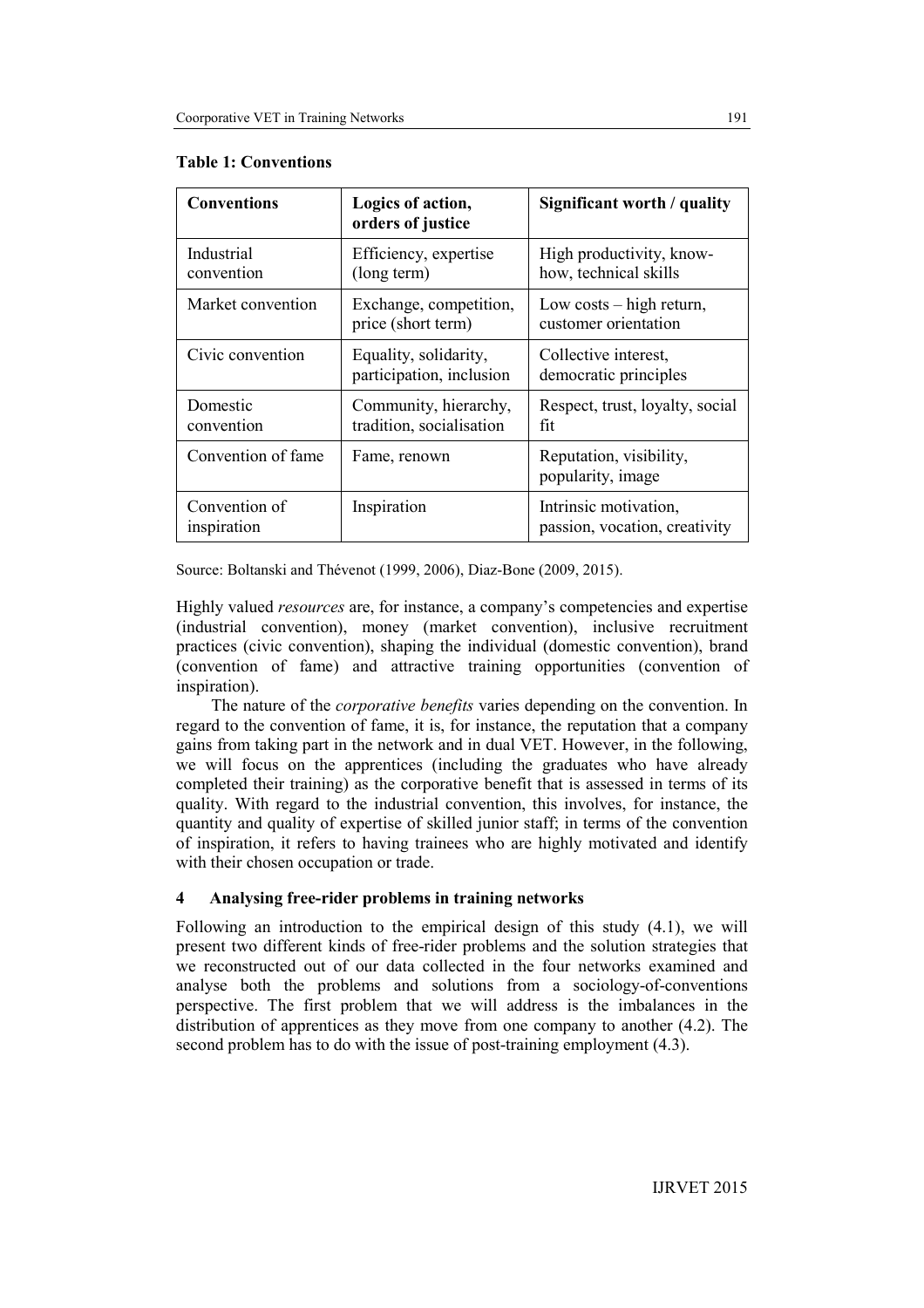### <span id="page-8-1"></span>**4.1 Research design**

The data used for this article are derived from a larger research project<sup>[1](#page-8-0)</sup>, a threeyear case study of four training networks in Switzerland that were selected on the basis of typological criteria (Yin 2009). Apart from network size, a factor that will not be discussed in detail here, other important selection criteria were the *founding initiative* – who initiated the network and how? Table 2 shows that two of the training networks under examination, the Freight Forwarding Network and the Public Transport Network, were the result of bottom-up initiatives taken by economic actors from the respective industries, while the other two cases studied, the Region Network and the Integration Network, were initiated top-down by state actors.

Our hypothesis is that, depending on the founding initiative, the action of the network actors is guided by different convention-specific rationalities. In the case of networks initiated by actors from a particular industry or by the participating companies themselves, we expect the need for highly qualified junior staff to be a driving motive behind the pooling of training resources. Action geared to the corporative benefit of having a "qualified workforce" reflects the logic of the industrial convention, which is oriented towards the long term and the securing of expertise. If it was a government agency that initiated the formation of a training network with the objective of generating more training opportunities for young people, we can rather expect civic motives, such as participation or inclusion, to be at work.

|                 | <b>Freight Forwarding Network</b> | <b>Public Transport Network</b>  |
|-----------------|-----------------------------------|----------------------------------|
|                 |                                   |                                  |
| Founding        | Trade association (forwarding)    | Two public transport             |
| initiative      | industry), association of         | companies                        |
|                 | member companies                  |                                  |
| <b>Size</b>     | $\sim$ 35 member companies        | $\sim 60$ member companies       |
|                 | $\sim$ 40 apprentices             | $\sim$ 1,800 apprentices (80% of |
|                 | $\sim$ 4 staff members            | the training places provided by  |
|                 |                                   | a state-owned company)           |
|                 |                                   | $\sim$ 280 staff members         |
| <b>Training</b> | 1 occupation                      | $\sim$ 25 occupations,           |
| offered in/as   | management assistant in           | most importantly: management     |
|                 | freight forwarding logistics      | assistant in public transport    |
| <b>Network</b>  | Qualified junior staff for the    | Qualified junior staff for the   |
| objective(s)    | industry                          | companies and the industry       |

### **Table 2: The four case studies**

#### 192

<span id="page-8-0"></span>The data analysed here are from the research project "Training networks in practice – A multiple case study on the functioning and the demands of a new organisational form of apprenticeship from the perspective of various actors", financed by the Swiss National Science Foundation (SNF-13DPD3\_134855) 6/2011–11/2014. Project managers: Regula Julia Leemann and Christian Imdorf. Project staff: Lorraine Birr, Sandra Da Rin, Rebekka Sagelsdorff and Nicolette Seiterle.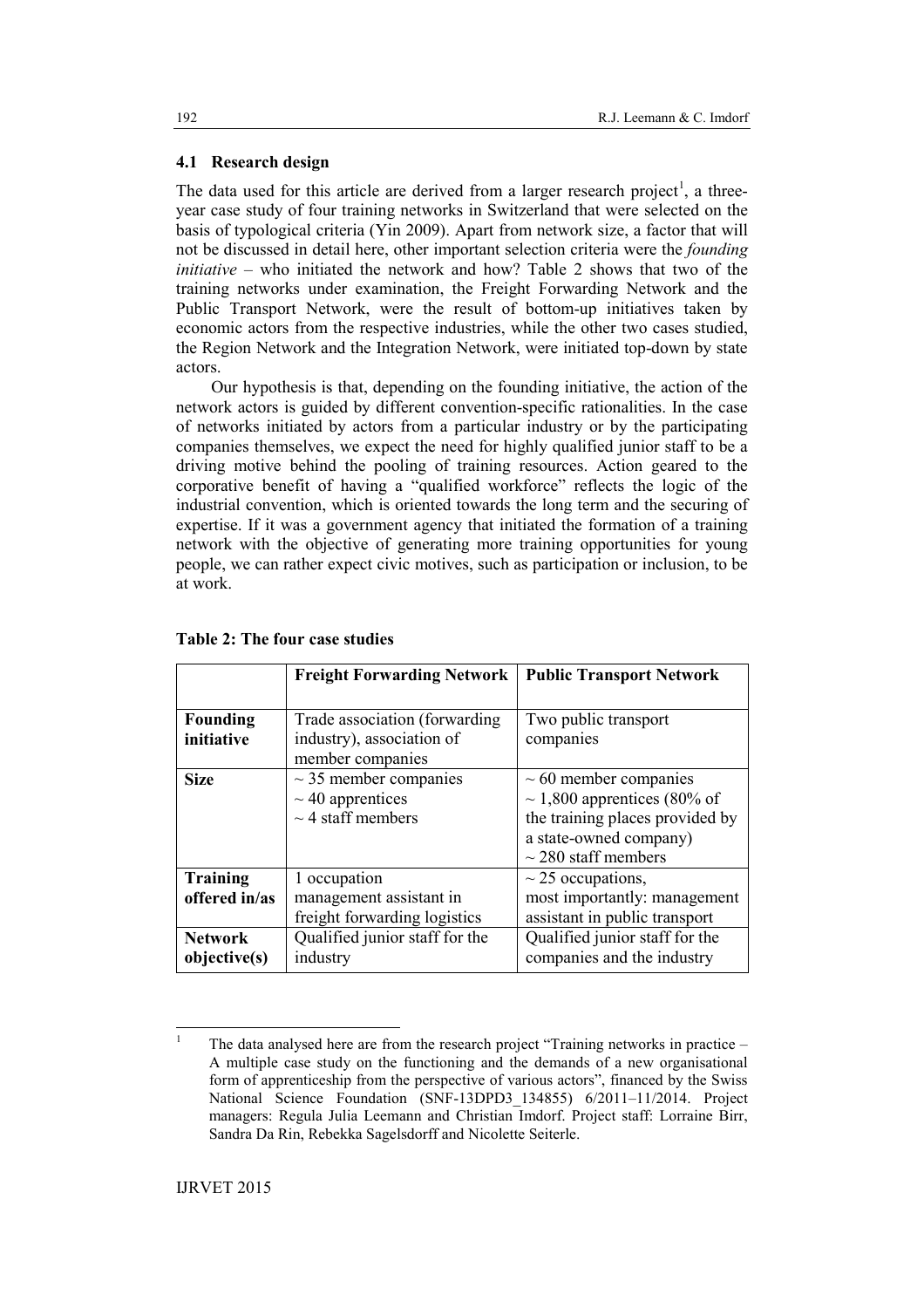|                 | <b>Region Network</b>            | <b>Integration Network</b>      |
|-----------------|----------------------------------|---------------------------------|
|                 |                                  |                                 |
| <b>Founding</b> | Cantonal Office for Vocational   | Municipal government of a       |
| initiative      | Education and Orientation,       | larger city,                    |
|                 | Association for the Promotion    | Centre for Vocational           |
|                 | of the Regional Economy          | <b>Education and Training</b>   |
| <b>Size</b>     | $\sim$ 15 member companies       | $\sim$ 150 member companies     |
|                 | $\sim$ 55 apprentices            | $\sim$ 220 apprentices          |
|                 | $\sim$ 4 staff members           | $\sim$ 20 staff members         |
| <b>Training</b> | $\sim$ 7 occupations (management | $\sim$ 14 occupations across 4  |
| offered in/as   | assistant, technical             | sectors (e.g., health-care      |
|                 | occupations)                     | assistant, management           |
|                 |                                  | assistant, facility maintenance |
|                 |                                  | specialist)                     |
| <b>Network</b>  | Training opportunities in the    | Training opportunities for      |
| objective(s)    | region (peripheral region),      | young people with difficulties  |
|                 | labour market integration of     | in finding employment           |
|                 | young people                     |                                 |

We selected nine companies from each network along the following criterions: size of the company, duration of participation in the network, privat or public company. The aim was to get a heterogeneous sample as possible. In 2011 and 2012 we conducted semi-structured expert interviews between 60 – 120 minutes with the persons responsible for in-company training about their motives, expectations and experiences regarding cooperative VET. In each network four more expert interviews were conducted with representatives of the respective lead agencies to take a closer look at the overall dynamics of the networks and the strategies employed to overcome free-rider problems. All interviews took place in the companies and had been recorded and transcribed.

Our analysis focused on the interview passages in which the interviewees expressed discontent and criticism regarding the distribution of corporative benefits. We sought to identify conflicts, areas of tension and the actors' own explanations and justifications thereof with the aim of reconstructing the conventions that the actors draw on.

In a second step, the conflict resolution strategies developed by the companies and lead agencies were identified and also interpreted against the backdrop of our theoretical framework.

# **4.2 Distribution of apprentices over the course of training (rotation principle)**

Once they are recruited by the lead agency and assigned to the training companies according to the rotational system, the apprentices can be considered a preliminary corporative benefit. In several conventions, as will be shown below, the quality of an apprentice is rated on the basis of their stage of training (i.e., year of the apprenticeship) and the social attribute of "nationality".

Firstly, according to the rotation principle and in view of the training requirements, the lead agency has to make sure that the apprentices will have become familiar with all aspects relevant to their future occupation by the end of their training. This means to consider the participating companies' sector- and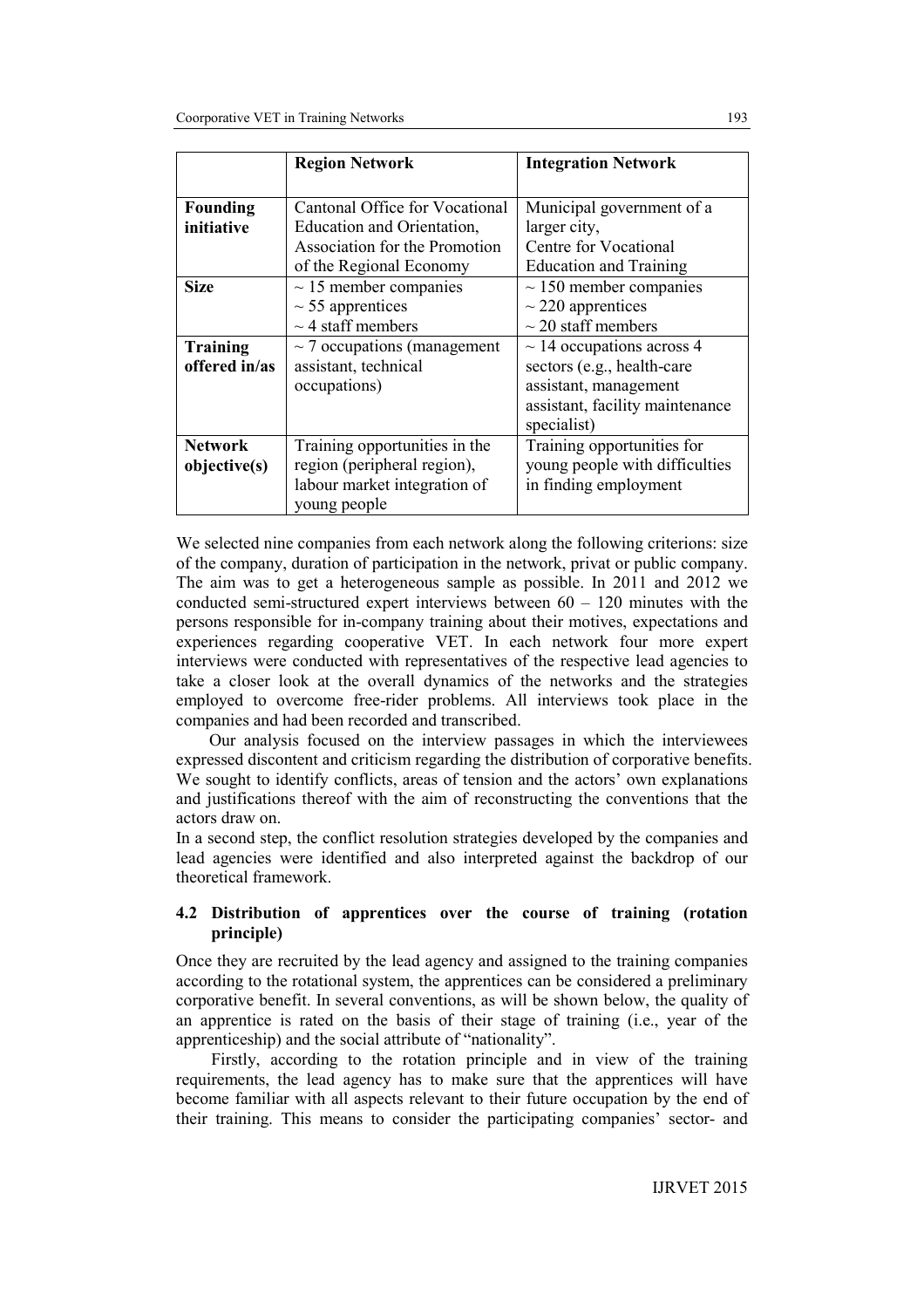occupation-specific areas of involvement in the light of the training requirements and to develop an appropriate training schedule. Secondly, the companies, on their part, also make requests and raise demands as to the quality of the apprentices assigned to them. Given the fact that all of the companies involved in a training network cover different – and equally important – aspects of the training profile, the lead agency cannot risk losing individual cooperation partners and is thus under pressure to meet their demands.

In all four networks under study, our interviewees from the lead agency and the training companies mentioned situations of conflict about the apprentices' placements that emerged over the course of their training.

### <span id="page-10-2"></span>**4.2.1 Distribution according to stage of apprenticeship**

Some companies make participation in the network conditional upon receiving only apprentices that are at an advanced stage of their training. As one interviewee put it:

*"At the beginning, I had it all, literally everyone who was sent according to the training schedule. But because I really need my apprentice, well, for me they are really one of my workers [...] we finally decided that I really only get second- or third-year [apprentices]. Because I really do rely on their assistance." (Person responsible for in-company training, Region Network)*

Advanced-level apprentices are more attractive to the training companies as they no longer require basic training, are already to some extent familiar with the trade, spend less time at vocational school<sup>[2](#page-10-0)</sup> and are therefore more productive at the workplace. In addition, advanced-level apprentices also require less time and effort expended in supervision and training.

Companies that manage to receive only these advanced apprentices will derive disproportionate benefits both in terms of the logic of the industrial convention (workforce efficiency and investment in supervision) and the order of justice associated with the market convention (cost-benefit ratio). However, the cooperative training model only works as long as other companies are willing to accept a higher number of first-year apprentices and abstain from demanding their share of more experienced trainees, which creates a free-rider situation.

The person responsible for in-company training of a department of the stateowned company in the Public Transport Network explicitly states: "And, of course, there also is a relatively high number of free riders." Referring to another department in the large company, he criticises that said department offered many 'specialised' places for final-year apprentices without being able to offer the posttraining employment required by the model of specialised training paths. [3](#page-10-1) His own department, on the other hand, is in high demand of qualified staff and able to offer

<span id="page-10-0"></span><sup>&</sup>lt;sup>2</sup> In the Swiss dual VET system, the time spent at vocational school (Berufsfachschule) varies according to the year of training. Early in the apprenticeship, when trainees are not yet very productive on the job, the amount of time spent at vocational school is greater and becomes less as training progresses.<br><sup>3</sup> Final-year training places are grouped into roughly a dozen of so-called "specialised"

<span id="page-10-1"></span>training paths" (*Schwerpunktausbildung*). The companies can tailor this training to their specific needs and, upon completion of training, retain their former apprentices without any long familiarisation period (see also[, 4.3.3\)](#page-18-0).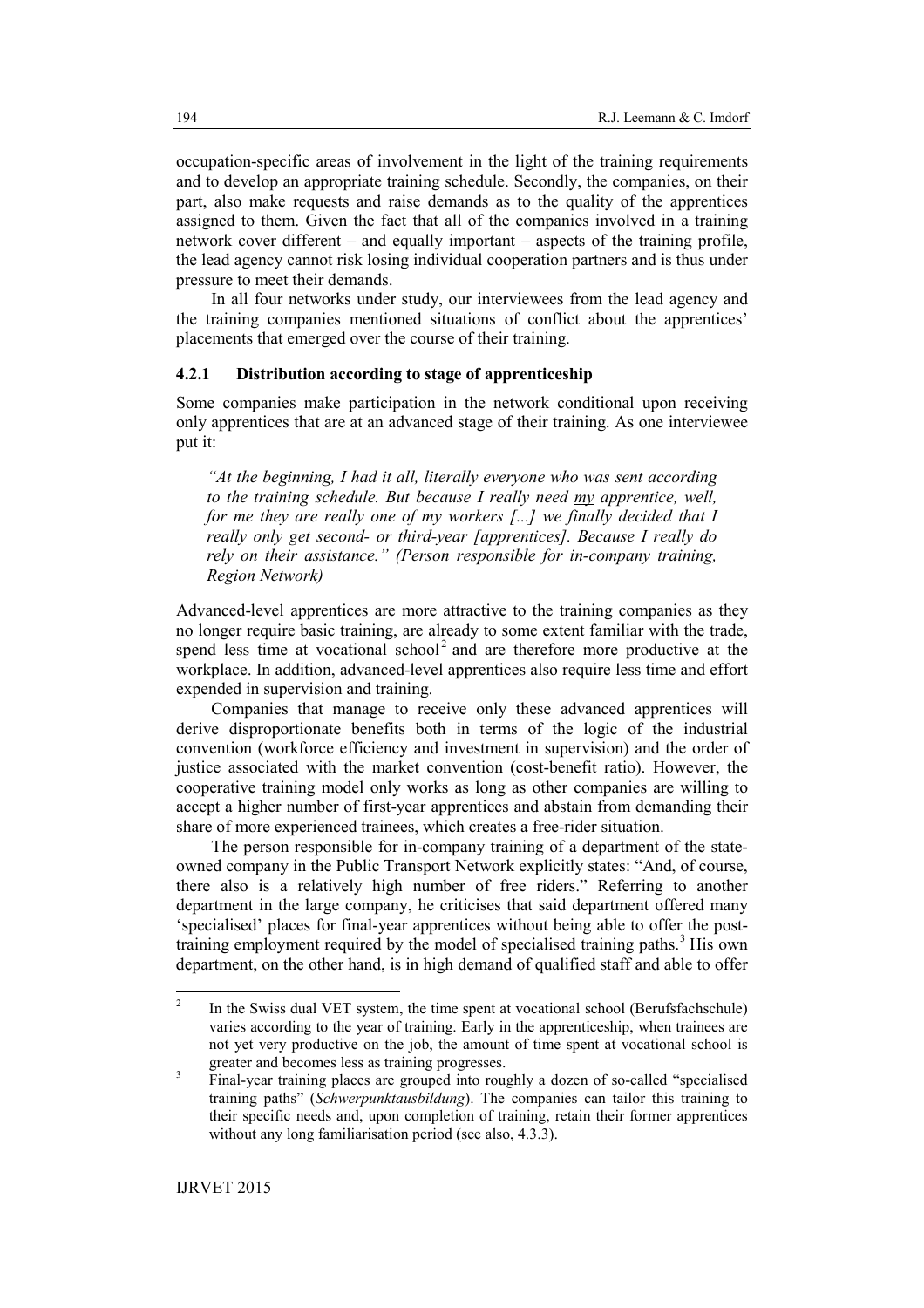post-training employment. However, since their particular field of work is less attractive, they face difficulties in recruiting qualified junior staff as the advanced apprentices prefer applying for a final year with the other department.

Free-rider situations are also observed by a responsible person for in-company training in the Freight Forwarding Network, as quoted below. He is aware of the fact that cooperative training only works if those free-riding companies also take in apprentices and therefore is ready to accept this disadvantage for his own company ("plague") so as not to put the network model at risk ("cholera").

*"But that's difficult in our business. Because there are certain training companies that say, either I get a third-year apprentice or I won't train anyone at all. [...] And for [person in charge of VET at the lead agency] or for us as a network, that's choosing between plague and cholera." (Person responsible for in-company training, Freight Forwarding Network)*

This person responsible for in-company training displays solidarity with the lead agency and is willing to put the collective interest – maintaining the network and high-quality cooperative training opportunities for the industry – over the interests of individual companies, which are rooted in the industrial and market conventions. His attitude reflects the order of justice of the civic convention.

However, as the interview continued, it became apparent that the fact that certain other companies take in only advanced-level apprentices and thus disproportionately profit from the network model evokes some degree of discontent with the lead agency's mode of handling the situation. The interviewee suggest an even distribution of apprentices, with each company being assigned an equal share of apprentices at all levels of training, adding that it was the lead agency's responsibility to enforce this. "That there perhaps be a fairer distribution. Maybe that we simply manage to introduce a structure that can't really be criticised." According to civic rationality, justice is served when all companies participating in the network can equally benefit from the apprentices' continuously growing skills. Equivalence is assessed against the measure of "equal treatment", and the reality test is the planning of apprentice assignments to the network companies, which could no longer be subject to criticism if equal treatment were applied.

However, as we may add from a more distant perspective, this would require that all companies participating in the training network base action on civic rationality. In this case, criticism would be unnecessary and the distribution of apprentices among the companies would not evoke (manifest or latent) conflicts.

### **4.2.2 Distribution along the lines of 'Swiss' or 'foreigner'**

In our interviews with persons responsible for in-company training it also become apparent that some companies more or less explicitly ask for a 'Swiss' apprentice and hold a rather critical view of those considered 'foreigners', especially of southeastern European origin. This preference for a "Swiss boy" is illustrated by the responsible person for in-company training of a company in the Region Network, which offers training in technical trades. Dissatisfied with the assignment of apprentices to his company, he states: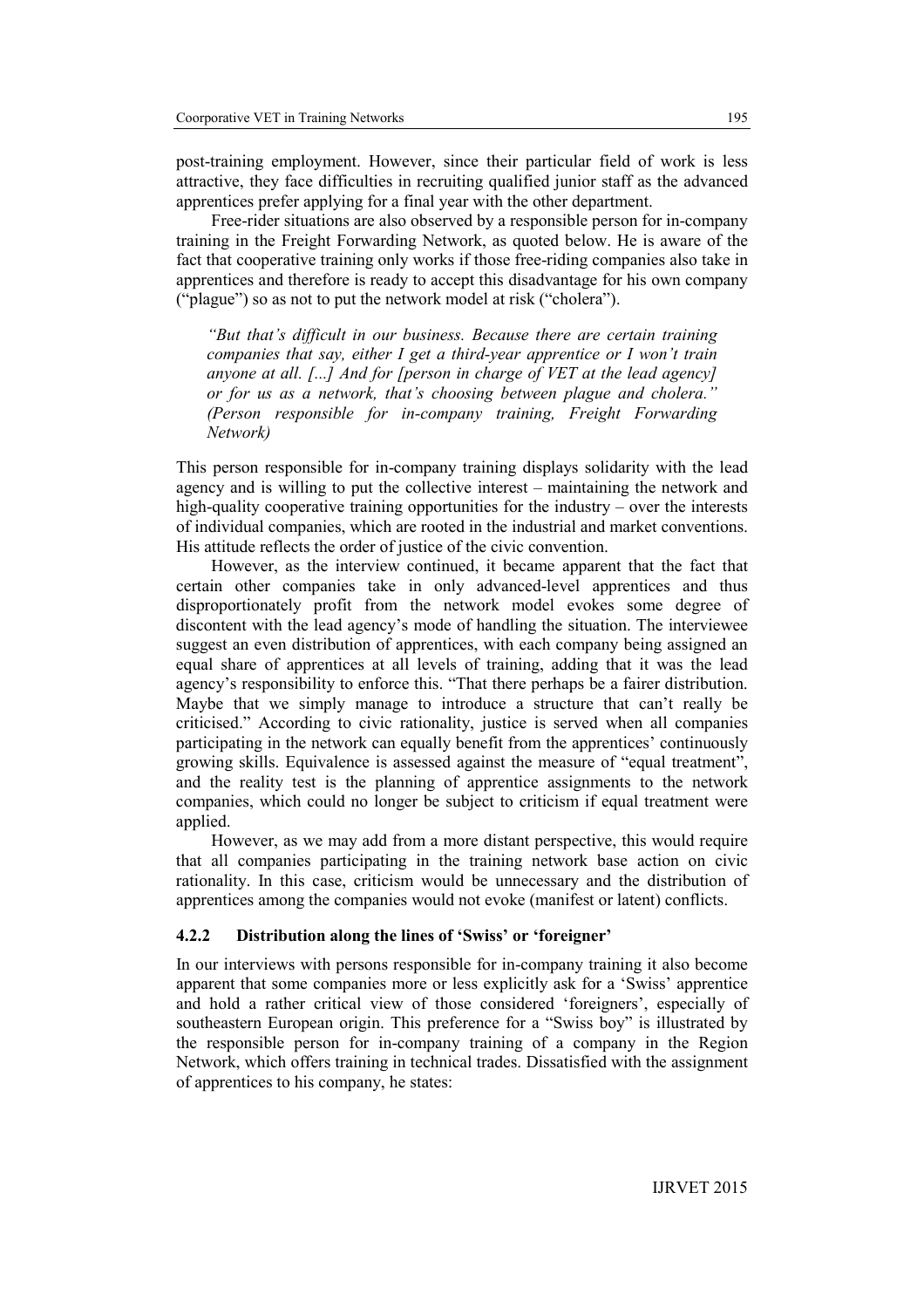*"And we don't necessarily have those we'd like best. A Swiss boy that we could first test a while by way of an extended trial apprenticeship." (Person responsible for in-company training, Region Network)*

Our interviews with the lead agency representatives confirm this result. Some companies are reluctant to train young people who are labelled "foreign[ers]". The managing director of the lead agency of the Integration Network point out that he knows perfectly well to which company he could not send apprentices "with black skin" or "a headscarf" He adds that for the sake of the network's mission to provide training opportunities also for socially disadvantaged youths, other companies are willing to accept apprentices who are difficult to place.

*"To these companies, it doesn't matter much. They simply want a young person who functions. Which of course is a good thing because we can sell them also Muslims and blacks and everything." (Lead agency representative, Integration Network)*

Guided by civic rationality, these companies are also ready to take in additional apprentices out of turn if necessary, for instance, if apprentices have to be transferred due to conflicts at the scheduled company that threaten the continuation of their apprenticeship.

In the cases just described, a free-rider problem results from the fact that pursuing a 'Swiss' only strategy promises higher individual benefits along the lines of an industrial, market or domestic logic, at least if training youths labelled "foreign" is expected to create problems in terms of efficiency, costs versus benefits or fitting into the company setting. Efficiency problems occur, for instance, when apprentices with insufficient German language skills require a higher level of attention and support in performing their school- or work-related tasks. Moreover, as persons responsible for in-company training pointed out, there is the potential risk that these apprentices fail their final exams. In the industrial convention's long-term rationale of creating a qualified workforce, this amounts to a bad investment.

A responsible person for in-company training in the Freight Forwarding Network described how the contact with customers can be affected by a lack of language proficiency, which indicates that the quality of the apprentices is assessed on the basis of criteria belonging to the market convention.

*"When they [...] have to communicate about insured events, damages and the like, you really need letters that are properly written. In customer care*  [...], *if they write letters with fifteen mistakes in just three sentences, then this doesn't go down well [with our customers]." (Person responsible for in-company training, Freight Forwarding Network)*

Employing youths who are labelled as "foreign" can also cause opposition and tensions among the rest of the workforce, which is explained by not fitting in along the lines of the company's domestic convention (Imdorf and Leemann 2012; Lendaro and Imdorf 2012). At the same time, the networks have to recruit their apprentices from a socially heterogeneous group of young people and train apprentices with different social attributes and educational backgrounds for the simple fact that this heterogeneity represents demographic reality. Here again, the network is only sustainable if some of the participating companies are willing to

IJRVET 2015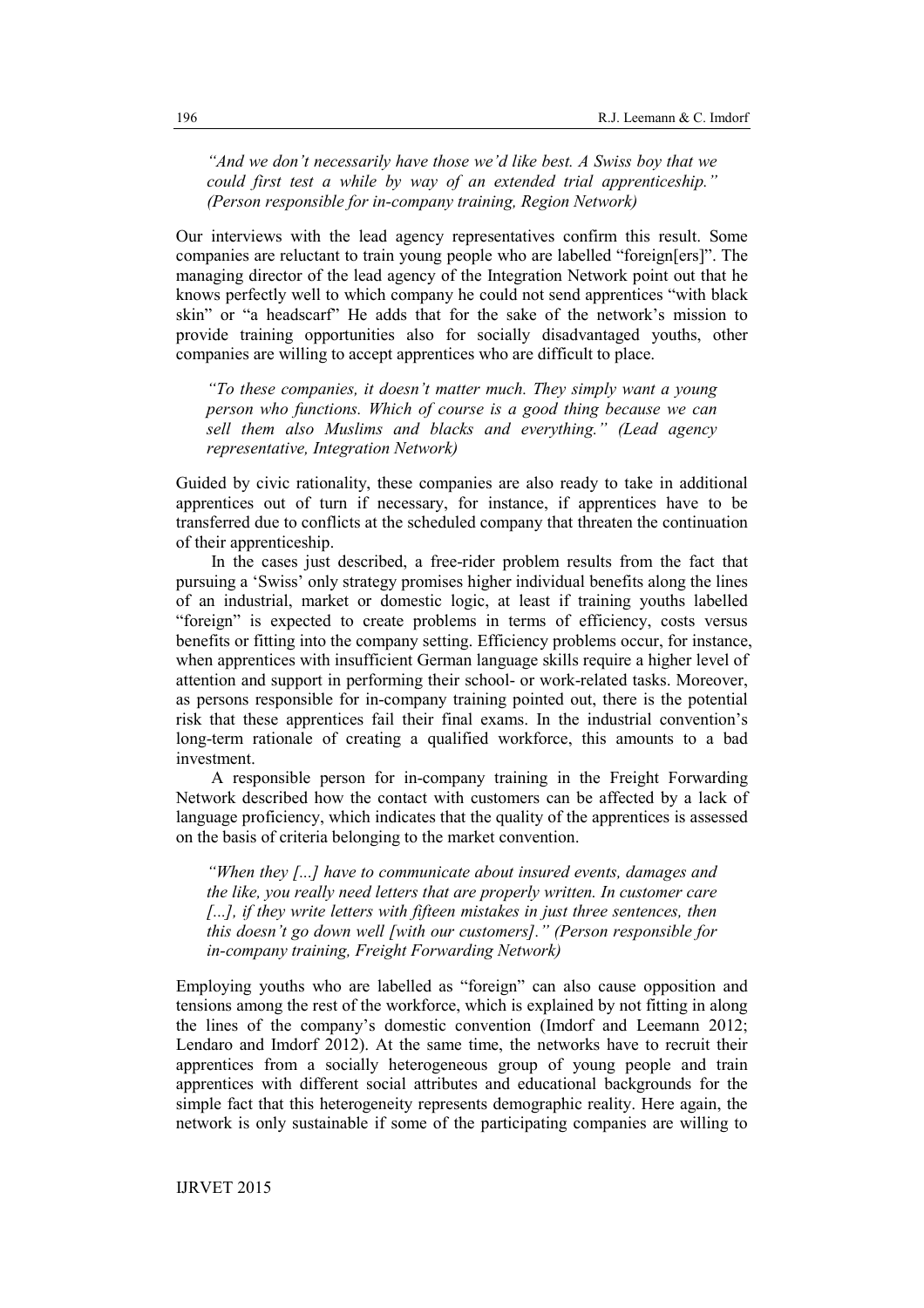accept potential risks and base action on a different order of justice. And once again, we find that some person responsible for in-company training are guided by civic motives in offering training opportunities specifically to those disadvantaged youths. It can even be that a company explicitly asks for these apprentices – which offers an emotional benefit instead of creating a free-rider problem.

*"Well, let me put it this way [...] somehow my heart beats for those kids whose lives aren't that easy [...] who, for whatever reason, didn't take such a straight path, during their schooling or because of their background in general. They are particularly close to my heart and that's why I keep saying, 'I have room for many.'" (Person responsible for incompany training, Integration Network)*

In Switzerland, there is some degree of social pressure on companies and businesses to engage in dual VET and offer training opportunities for the young generation. Their customers, among others, are attentive to their training activities, and they must account for their efforts in this area, for instance, by placing a sticker informing incoming customers that the business provides such training. Participating in a training network offers companies the opportunity to engage in dual VET but leaves the training of 'difficult' apprentices to the other network participants. In this way, they gain a positive image as training companies taking part in a progressive model of VET without having to equally invest in achieving significant worth in terms of the convention of fame. This would constitute yet another potential free-rider problem, for which we did not find any immediate evidence though.

# **4.2.3 Strategies to solve distribution problems**

One strategy to prevent or mitigate free-rider problems related to the distribution of apprentices according to their year of training consists in grading the companies' financial contributions to the network depending on the stage of training of the apprentices received. The more advanced the apprentice, the higher the costs. This has two elements: the fees for the support services provided by the lead agency are structured such that the rates are highest during the final year of training, and, just as in the traditional VET system, advanced-level apprentices are also paid more than novices. This cost structure reduces the financial burden on companies that take in first-year apprentices and raises the costs for those that opt for their advanced-level counterparts. The Freight Forwarding Network is not the only training network in Switzerland that has adopted such a strategy, as confirmed by the nation-wide evaluation survey (BBT 2008, p. 19). In a theoretical perspective, this approach to solving the problem of free riding is guided by a market-oriented order of justice. The 'purchase value' of a third-year apprentice is increased and that of a first-year apprentice is reduced.

The Region Network has now begun to more strongly involve the companies in the process of selecting apprentices – a strategy aimed at creating a greater readiness to also accept those bearing the label of 'foreigner'. In a joint effort, the lead agency and the companies have revised the selection procedure, including the introduction of an additional step in the form of a trial apprenticeship. During this in-company trial period, the applicants are subjected to a series of reality tests, and the lead agency bases the employment decision on the results of this on-the-job assessment. This problem-solving strategy represents a compromise between the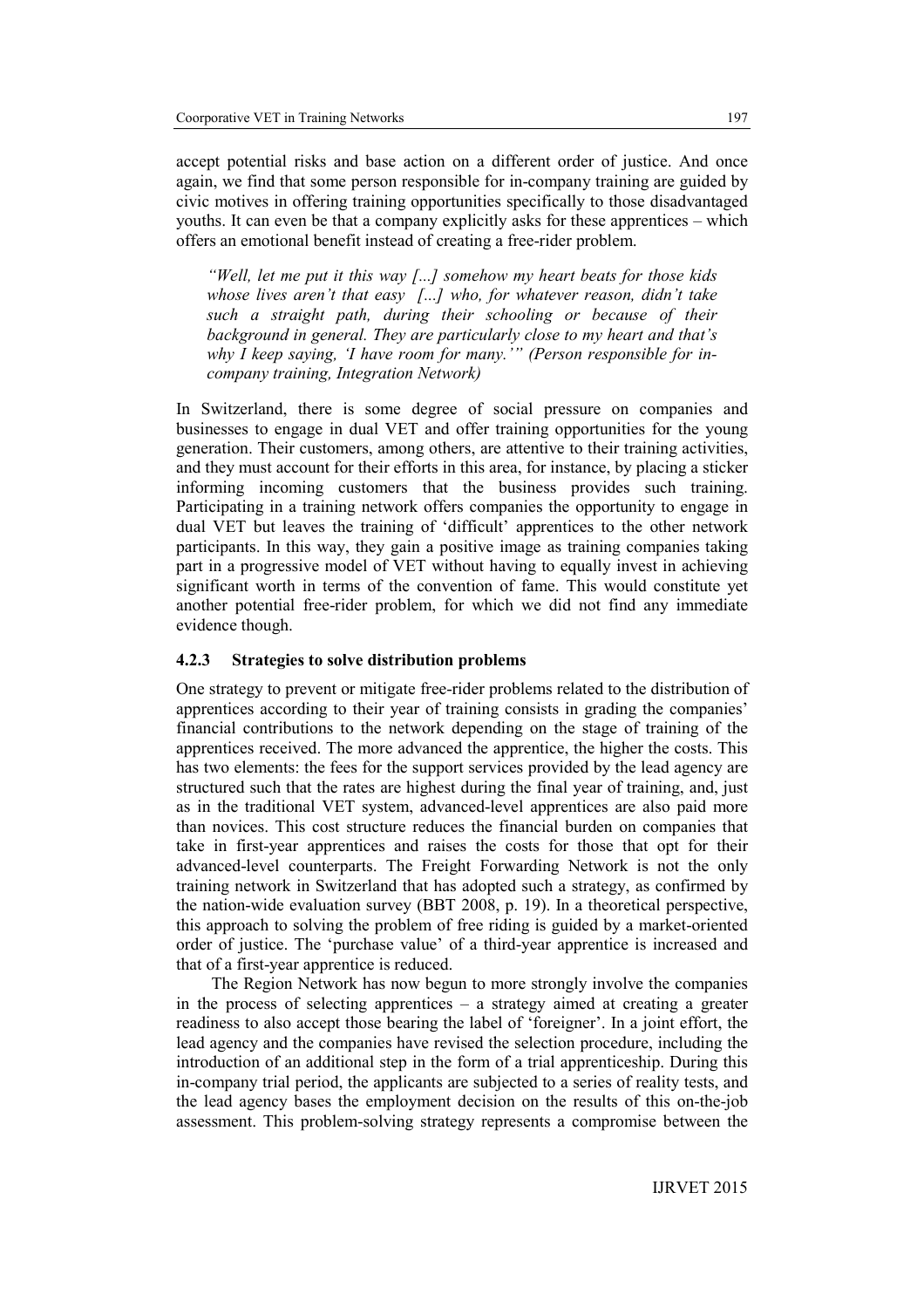civic and the market logic. The former practice criticised by some companies according to which the lead agency had simply assigned the apprentices to their company placements has now been replaced by a scheme in which the companies have a say (civic convention) in the 'purchase' of apprentices (market convention). The companies participate in determining and testing the quality of potential apprentices and thus gain a more realistic picture of the quality of the applicants in the recruitment pool.

In accepting applicants who are considered to be 'foreign', the Integration Network takes into account the number of companies in the network that are willing to train these youths. Being offered an apprenticeship is already informed by considerations about who can be sent to which company. The most likely options are small and medium-sized businesses that have a social commitment, state-owned companies, which have a certain obligation to contribute to social integration, and large international players whose corporate culture is geared towards diversity. As part of this strategy, the lead agency seeks to bring more of these companies on board. For instance, a recently launched project has explicitly approached companies that have senior staff of immigrant background and do not yet offer VET to encourage them to become involved in providing such training. The idea is that, due to their own migration experience, these senior staff members are more inclined to accept apprentices who are labelled as 'foreigners'.

All the above examples of problem-solving strategies are based on the civic convention, sometimes by making a compromise with the market convention. The lead agency counts on the social commitment of the network companies but also has to consider market realities; i.e., it can only hire as many 'foreign' apprentices as the market is ready to absorb on the demand side.

### **4.3 Post-training recruitment and employment**

Free-rider problems also emerge in the event that the companies participating in the network do not all have the same opportunity to hire the newly graduated apprentices or due to staff poaching by competitors from outside the network. Conflicts arising from the issue of post-training recruitment were discovered particularly in the Public Transport Network and the Freight Forwarding Network, which are the two networks initiated by economic actors from the industry in an effort to train their own junior staff. This confirms our initial hypothesis that the founding initiative is a significant factor (see [4.1\)](#page-8-1). The following sections will present internal and external free-rider problems in post-training recruitment that were identified primarily in these two training networks.

### <span id="page-14-0"></span>**4.3.1 Intra-network recruitment of apprenticeship graduates**

As a consequence of the rotation system, the apprentices become familiar with different companies. Hence, they are less likely to develop strong company loyalty than those trained in the traditional single-employer VET model. The companies become rivals in the competition for the fresh graduates, giving rise to the crucial question of who is better at recruiting.

Potential network partners are concerned that participating in the rotation system could lead them to lose qualified junior staff to other companies in the training network and thus decide against participating in this model of cooperative VET. This is why the lead agency of the Freight Forwarding Network offers a second training model without rotation as an alternative route. In this latter model,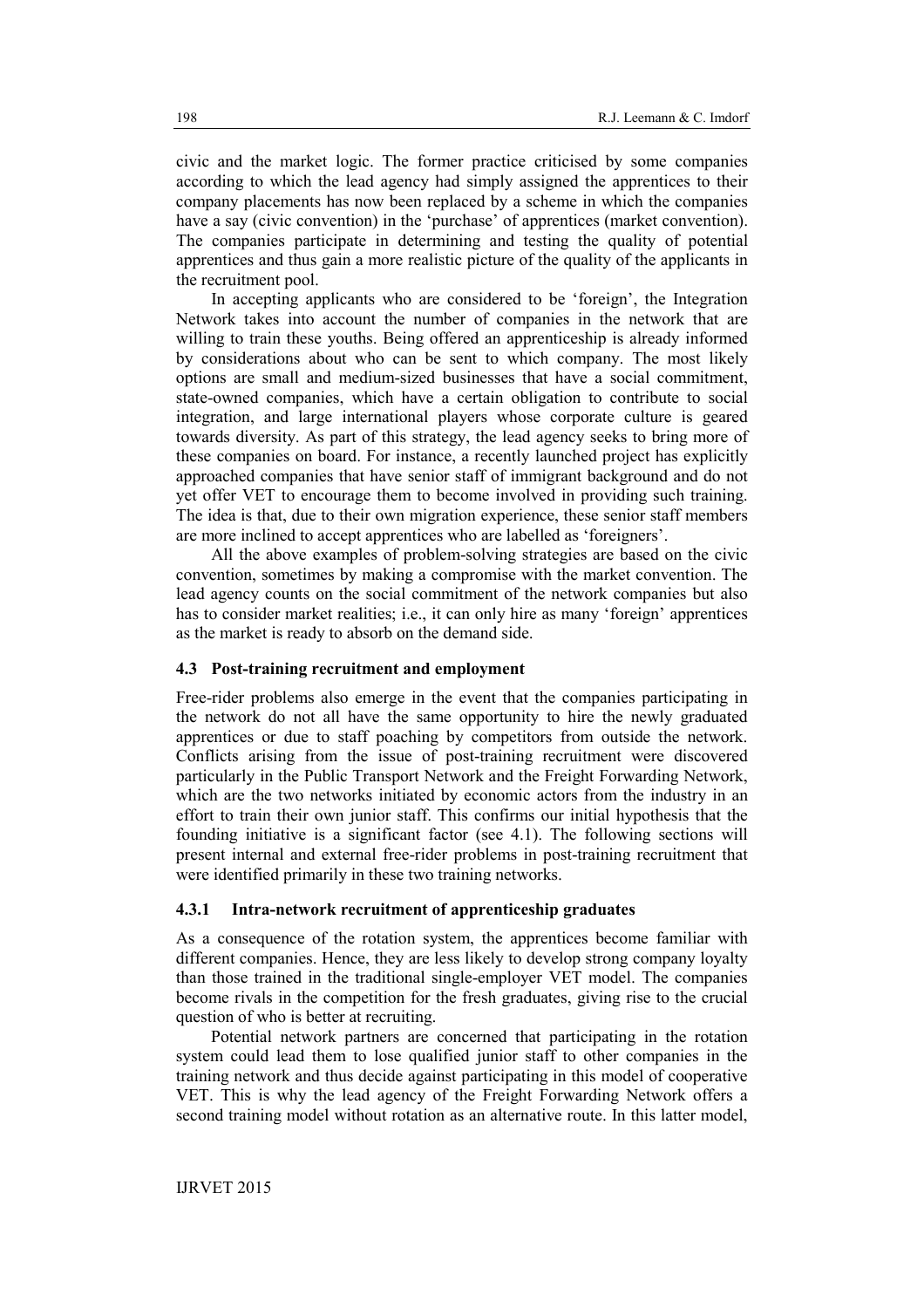the companies acquire the lead agency's services only for apprentice recruitment and certain assistance for these recruits, while the apprentices are employed by the company and undergo their entire training there.

The state-owned company and another large firm in the Public Transport Network perceive the system of company-switching as a threat to their own efforts in junior staff development since it could encourage intra-network poaching.

*"When they [the apprentices] also go to other companies, then it's easy for them [the companies] [...], for instance, to lure those who make a good impression with higher post-training salaries or with slightly better working conditions. That's of course a bit more difficult once they have left [our com-pany]." (Person responsible for in-company training of the state-owned company, Public Transport Network)*

The resulting free-rider problems are complex, as the interviews with lead agency representatives as well as with persons responsible for in-company training in the Public Transport Network indicated. The interviewee quoted above referred to the fact that, unlike in the traditional VET setting, the apprentices get to know a whole range of different companies. Compared to the traditional scenario in which qualified youngsters enter the labour market only after the completion of training, the network model pits the participating companies more obviously against one another in their competition for apprenticeship graduates. Unequal bargaining power, such as one company being able to offer more attractive salaries than another, becomes a problem for the cooperative training model.

The large state-owned company's discontent with the new competitive situation is better understood within the wider context of the network membership regulations. In accordance with the civic order of justice, the Swiss Confederation (as the sole shareholder) has required the company to bring its full capacity to bear – i.e., its many training places, broad expertise and large financial resources – in contributing to the network so as to serve the common good of "public transport" as a whole. In our interviewee's opinion, this leads to a mismatch between the resources contributed by his company and the share of the corporative benefits it receives in return. Arguing within the market logic, he criticised that, being a large entreprise, his own company makes disproportionately high investments in training apprentices (costs, efforts) but retains far too few graduates in return (benefits, returns on investment), whereas particularly the small businesses within the network benefit from lower training costs and innovations by his company.

*"In this sense [we are] rivals in post-training recruitment – precisely. Over the course of the training, the distribution is obvious: we are at the giving end [...], and we take too little afterwards." (Person responsible for in-company training of the state-owned company, Public Transport Network)*

These tensions arise due to the fact that the state-owned company has to reconcile two conflicting orders of justice. Fully owned by the Swiss Confederation, the company is subject to political governance and required to give priority to the collective interest (Summermatter 2012). However, since the liberalisation of rail traffic and its conversion to a special stock (limited) corporation, the company has also become a private enterprise that is committed to market logic and assesses the distribution of the corporative benefits along those lines.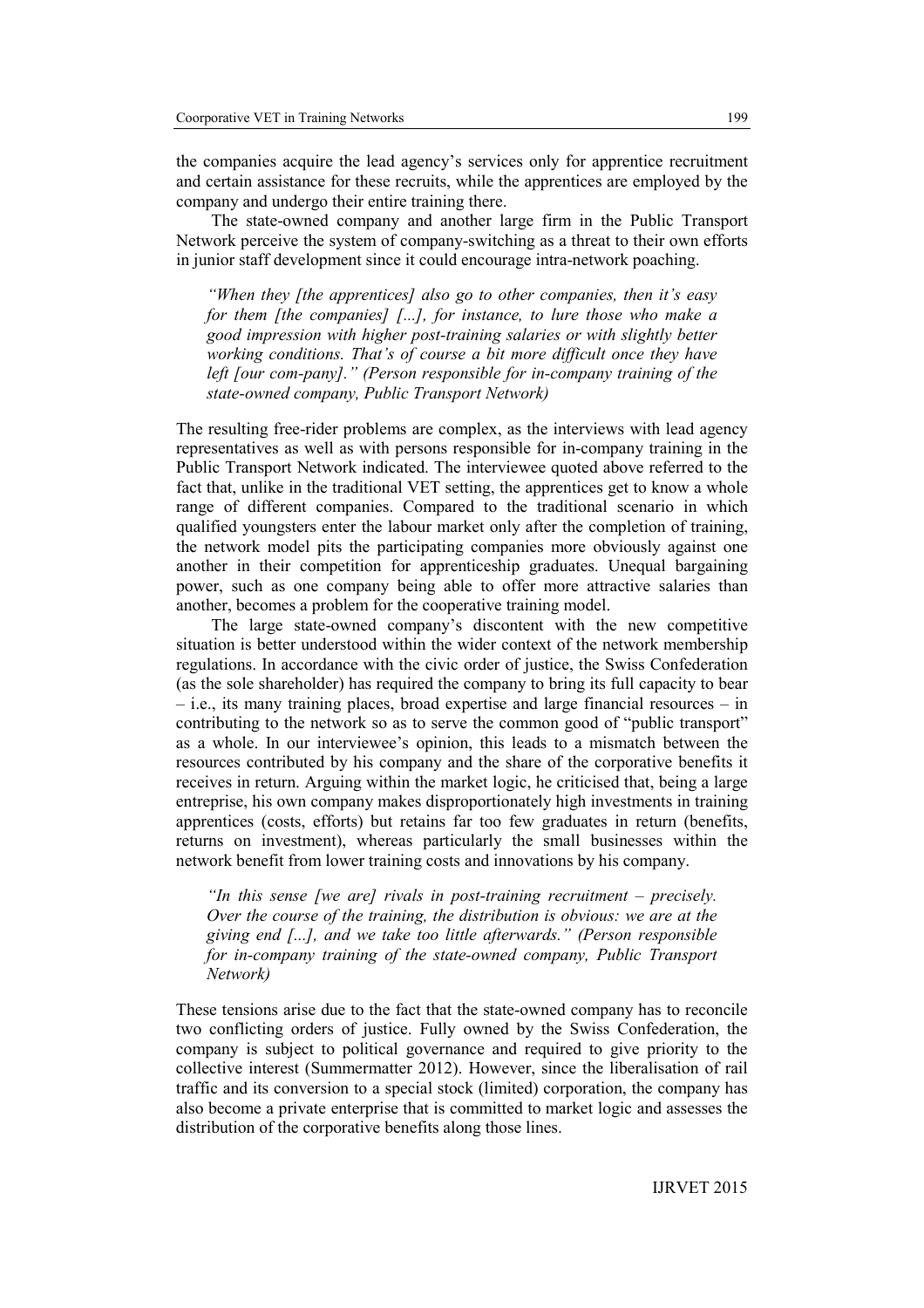The aforementioned "luring salaries" offered by other network companies are not the only reason for discontent. Some offer training places that are also far more attractive and provide a wider range of experiences than others. The rotation system has the effect that the apprentices are able to compare. Some companies may "seem a bit old-fashioned and dusty", while others are more appealing to young people and promise more varied tasks. Some of these attractive companies are associated with leisure and travelling, foreign countries and adventure, and thus possess qualities belonging to the convention of inspiration. Others are appealing because of their well-known name, which gives them significant worth in the convention of fame.

*"Apprentices who complete their entire training from beginning [to end] at [company X] know [company X] and will stay with [company X] afterwards. [4](#page-16-0) But if someone has been at an airport or with a railway operator in the mountains or some place of that kind, it's as clear as daylight that they'll be mightily impressed and we'll have lost them." (Person responsible for in-company training, Public Transport Network)*

Free-rider problems in post-training recruitment also arise from the abovedescribed uneven distribution of apprentices who are at different stages of training [\(4.2.1\)](#page-10-2). Companies that train mainly final-year apprentices are in a better position to retain them by offering post-training employment before or once they have graduated. Some companies in the Region Network, for instance, demand that the lead agency send them third-year apprentices in the technical occupations – with the intention of keeping these youths for the fourth (and final) year of training and, hopefully, also after its completion. Accessing the jointly trained junior staff pool thus becomes more difficult for those companies that receive a larger number of apprenticeship novices.

Moreover, training final-year apprentices entails advantages in terms of identifying the most suitable candidates for post-training employment. The company can subject them to a series of reality tests and select the graduates with the best results: for instance, in terms of (i) their fit with the team and the corporate culture as well as their readiness to integrate into the existing hierarchies and norms (domestic convention), (ii) their dealing with customers and handling of resources (market convention), (iii) their efficiency, expertise and care in performing their work (industrial convention) or (iv) with regard to their motivation and commitment (convention of inspiration).

In the last exemple of a free-rider problem in intra-network recruitment of apprenticeship graduates, the interviewee of a company participating in the Public Transport Network draws his criticism on the convention of fame. He feels threatened by the state-owned corporation's behaviour and accused the large firm of increasingly trying to move itself into the limelight of the network's public relations activities, which have so far been "neutral" in this respect – the effect being that his own company is virtually disappearing from the public radar and thus losing its appeal to apprenticeship graduates. The lead agency grants a far higher level of visibility to one company than to the other network partners.<sup>[5](#page-16-1)</sup> It has,

<span id="page-16-0"></span><sup>&</sup>lt;sup>4</sup> This part of the quote refers to the traditional single-employer VET model ("X" stands")

<span id="page-16-1"></span>for the company name). The second part then refers to the network model.<br>
<sup>5</sup> Granting the state-owned corporation a higher level of visibility was the lead agency's response to the above-described problem of this company complaining about the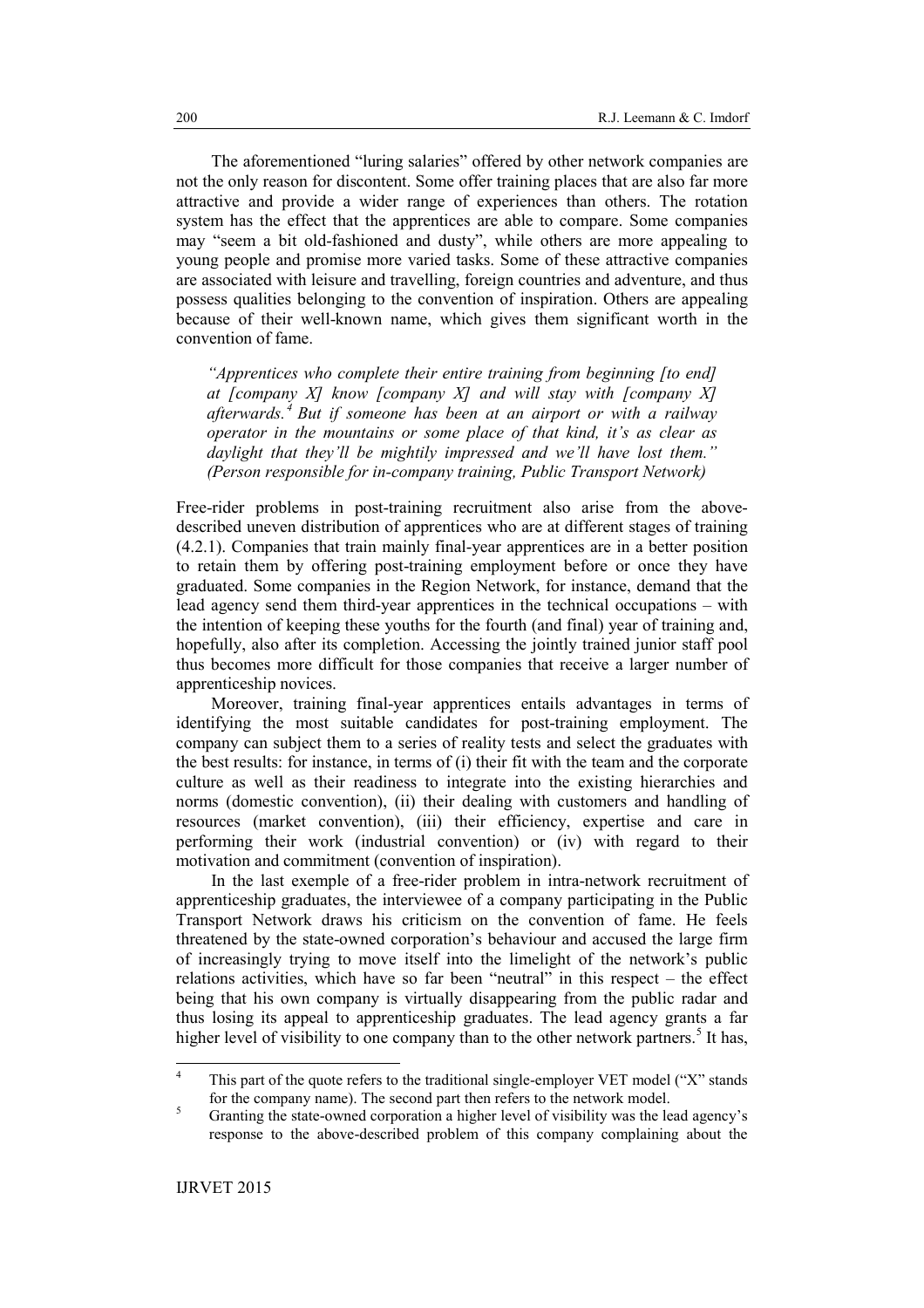for instance, launched a new advertising campaign that no longer includes the logos of all network member companies but only that of the large state-owned corporation.

### **4.3.2 Poaching from outside the network**

On the issue of post-training recruitment, the person responsible for in-company training of a company involved in the Public Transport Network explained that there usually was no competition for graduates among the network members. He believed the working conditions in the industry to be the main reason for apprenticeship graduates to leave his company. This was confirmed by other responsible persons for in-company training both in the Public Transport and the Freight Forwarding Network. There is a certain pull effect from other sectors:

*"But please take a look at the figures in the freight forwarding community, how many graduates we have. And how many of them we lose to banks, insurance companies, you name it, trade and retailing, manufacturing. I think we train at least one third [of our apprentices] for other sectors." (Person responsible for in-company training, Freight Forwarding Network)*

Both networks provide high-quality training for management assistants. The graduates, however, are enticed away by the banking and insurance sector, which feature more attractive conditions in terms of working hours and remuneration. Road building companies also offer higher pay and thus manage to recruit the Public Transport Network's graduates in railway track construction. Such external free riding hinges on the network members investing in the training of junior staff and companies from other sectors and industries reaping the rewards. Moreover, there are free-riding companies from the network members' own industries that do not participate in the cooperative training efforts but woo their graduates [instead].

On the other hand, the network companies do not necessarily intend to retain their apprentices immediately after graduation since there are not always suitable vacancies to fill – but they are nonetheless convinced that the training network is an important factor in addressing their industry's staff development problem in the long term. This is why retaining the graduates in the industry matters. Developing a skilled labour pool with a sense of loyalty to the industry will thus also help the network companies meet their own future demands for qualified staff. A statement made by the responsible person for in-company training of an aviation company in the Public Transport Network illustrates this perspective. With regard to the graduates, he said:

*"I don't mind if they go to [aviation company X] or to [aviation company Y] or to [aviation company Z]. But please stay in aviation and don't leave for insurancing. That's the main thing. In Switzerland, aviation is such a small biotope." (Person responsible for in-company training of an aviation company, Public Transport Network)*

l

mismatch between its investments in training and the low graduate retention rate. We thus have an example of a problem-solving strategy that creates new problems among the network members. On the perpetual dynamics of problem, solution strategy and new problem, see Leemann and Imdorf 2015.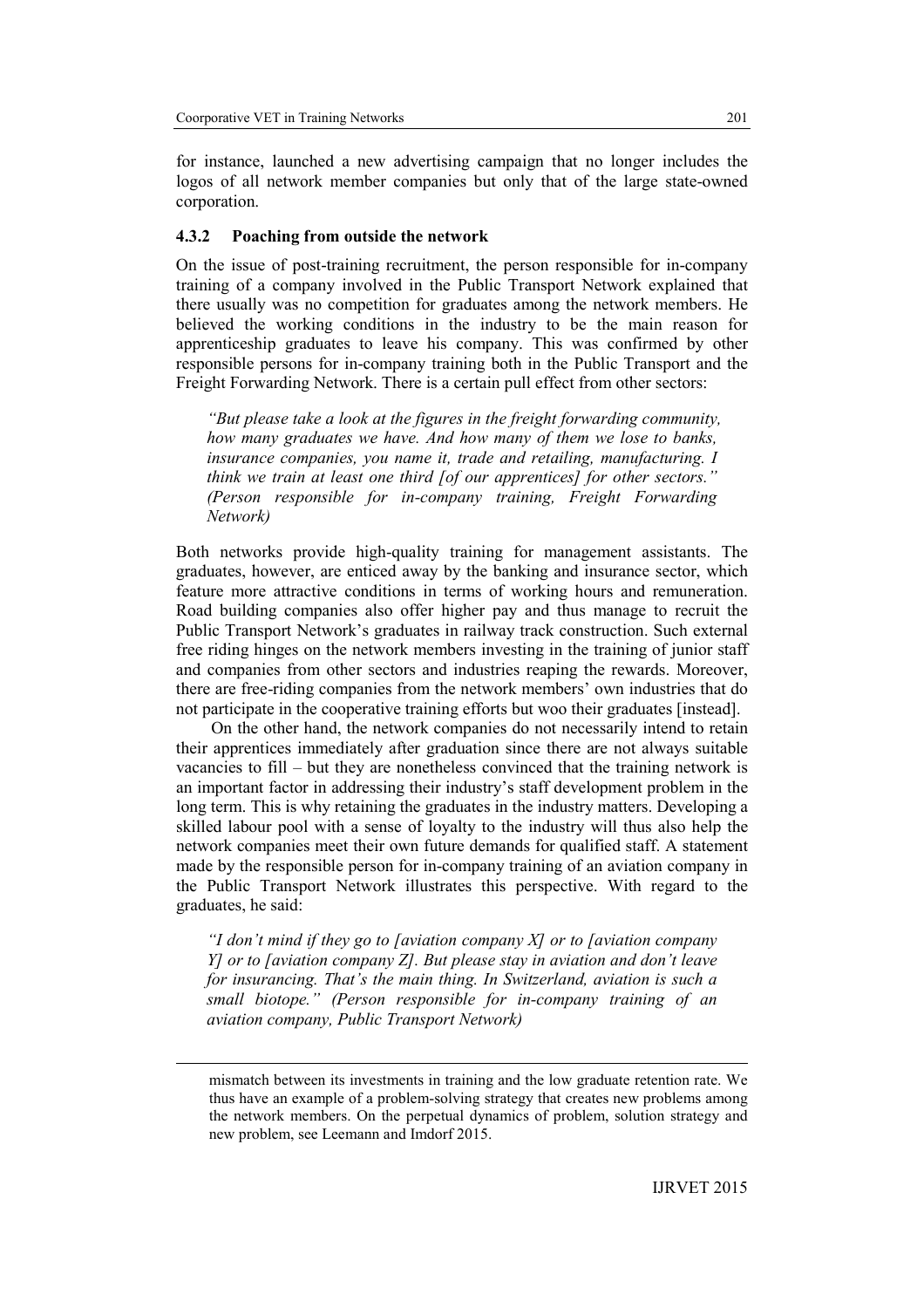The strategy pursued by external free riders is to meet their demands for qualified junior staff through the short-term "buying" of manpower in the labour market. They act and invest on the rational basis of the market convention and lure the network-trained young specialists with more attractive job offers. This poses a threat to the network's own efforts of staff development – which are in line with the industrial convention – and to the long-term "making" of manpower by way of inter-firm cooperation (Sydow and Möllering 2009; Thévenot 2001, 412).

# <span id="page-18-0"></span>**4.3.3 Solving the problems of post-training recruitment**

The lead agency of the Freight Forwarding Network keeps an eye on the possibility of unfair competition between the member companies and manages the distribution of corporative benefits in a proactive way. Companies looking for a trained expert can get in touch with the lead agency.

*"There is kind of an unwritten agreement that the member companies then will be sent near-graduates. Because, at some point, there has to be a return on investment. And I do appreciate that it works that way." (Person responsible for in-company training, Freight Forwarding Network)*

The lead agency will send either a fresh graduate or a final-year apprentice whom the company can even test by offering a taster day before hiring them. Since there is hardly a situation in which all companies simultaneously have the same staffing demands, collisions of interest and shortages are rare.

In addition, the network companies and the lead agency join forces to exert their influence at the trade-association level and fix the starting salaries for graduates to prevent intra-sector poaching. Companies that are not member of the training network restraint in pursuing the network-trained graduates as they are closely monitored by the trade association. The lead agency itself sends graduates only to network member companies and does not give their names to companies outside the network.

Hence, the lead agency employs various strategies to ensure that all member companies participate in the corporative benefits and to protect these benefits against external interests. To exclude competitors from other industries, the agency also seeks to encourage sector loyalty among the apprentices, who are already required to demonstrate that their choice of occupation is motivated by their interest in and commitment to the freight forwarding industry when applying for the apprenticeship.

By offering training programs featuring great variety, the rotation system then gives apprentices the opportunity to become familiar with different corporate cultures and seeks to spark their enthusiasm for the international nature of working in the industry so as to encourage a long-term commitment.

*"What I've noted personally is that the apprentices really stay in the industry. Because once they've been infected with, let's call it the forwarding bug [laughter], they can't easily get rid of it anymore." (Person responsible for in-company training, Freight Forwarding Network)*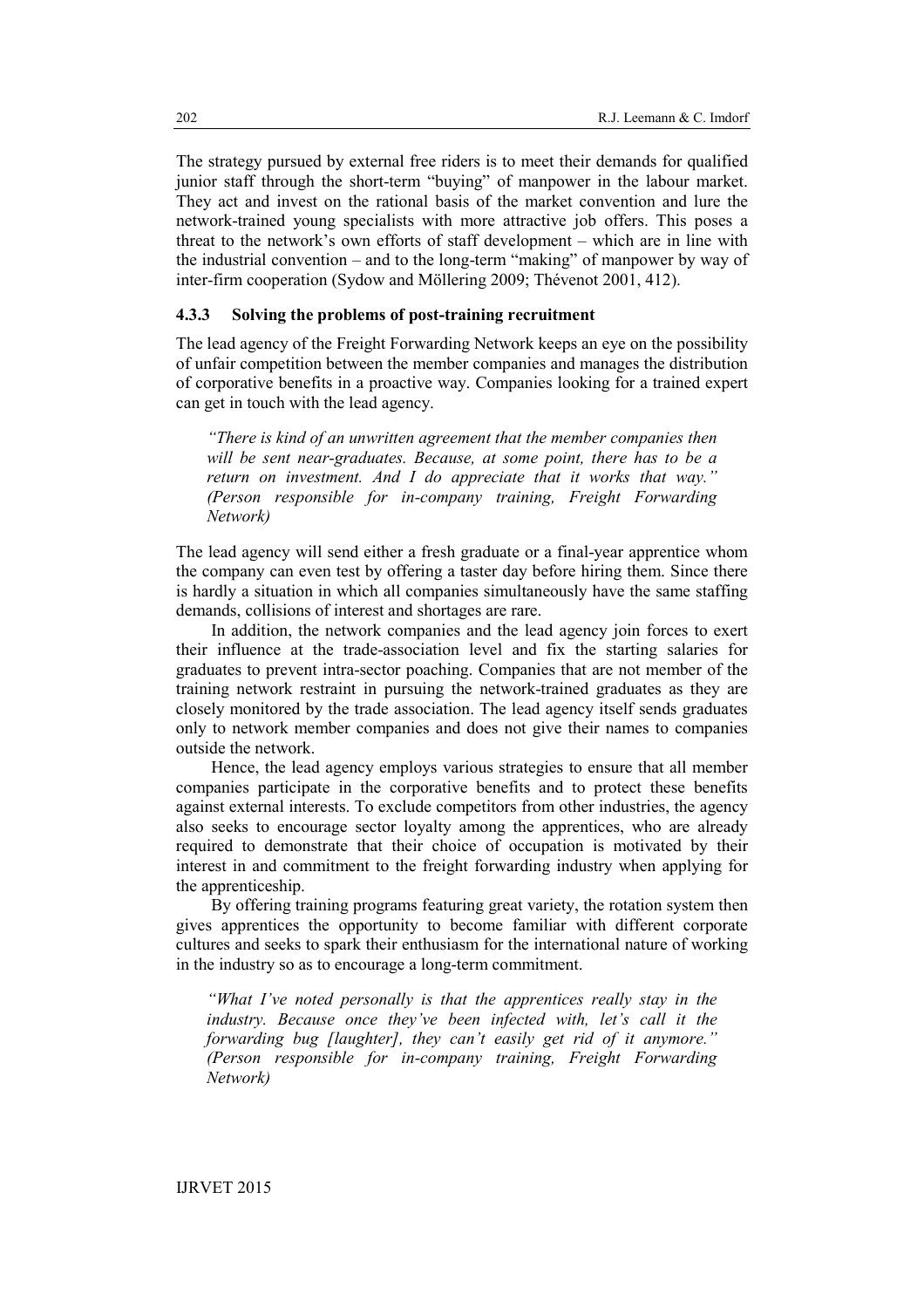This idea of "infecting" (vaccinating) the apprentices with the "industry bug" to immunise them against competing job offers from outside the industry relies on the power of the convention of inspiration. The same strategy is employed in the Public Transport Network when looking for highly motivated youths who "burn for railroading". In this particular case, network training has to follow the objective of strengthening the apprentices' emotional ties to both the company and the industry since drawing on the market order of justice by offering higher pay is not possible.

*"By necessity, we would rather have to tie the apprentices to [company name] EMOTIONALLY because we cannot compete with the external market when it comes to wages. [...] That we spark their enthusiasm for [company name], for [subsector], [...] the wide range of services we offer, the great variety of tasks that characterises work in our business." (Person responsible for in-company training, Public Transport Network)*

The lead agency of the Public Transport Network urges the member companies to offer follow-up employment and sign contracts some time prior to the final exam, as potential employers from outside the network keep asking the agency for the names of new graduates, especially in the technical field. Unlike its counterpart in the Freight Forwarding Network, this lead agency feels obliged to reveal the names of graduates unless they have not received a job offer from a network company.

In an attempt to regulate the dynamics of post-training recruitment, in the Public Transport Network a new system, guided by market logic, has been implemented for the third year of training. There now is an open application process for third-year training places, in which the latter are grouped into a dozen of so-called "specialised training paths". The apprentices have to apply for those places towards the end of their second year (two applications per person), and the companies then make their choice. The same market logic is also behind the introduction of a job fair for final-year apprentices, an event at which the companies present themselves to the near-graduates.

The state-owned corporation also relies on the domestic convention in its attempts to counterbalance the described disadvantages in post-training recruitment. To establish and strengthen company loyalty among the apprentices, this company holds a special welcome event, sends birthday and Christmas greeting cards, and a small gift if, for instance, an apprentice has had an accident. Being the most important network member, the company also used its bargaining power vis-à-vis the lead agency to push for a new advertising campaign  $(4.3.1)$  – a move that falls into the domain of the convention of fame.

Moreover, the lead agency has now reacted to the state-owned corporation's persistent criticism of the existent rotation system and decided to introduce a new model specifically tailored to the large firms in the network. A "primary training company" is determined at the beginning of the apprenticeship where the apprentices will spend the first semester as well as the final year of their training. This move also relies on the vigour of the domestic order of justice, since the prolonged stay at just one company is ultimately bound to weaken the rotation system.

### **5 Summary and conclusion**

Based on four case studies of training networks in Switzerland, we have tried to understand why this model – albeit being a promising form of dual  $VET -$  is taking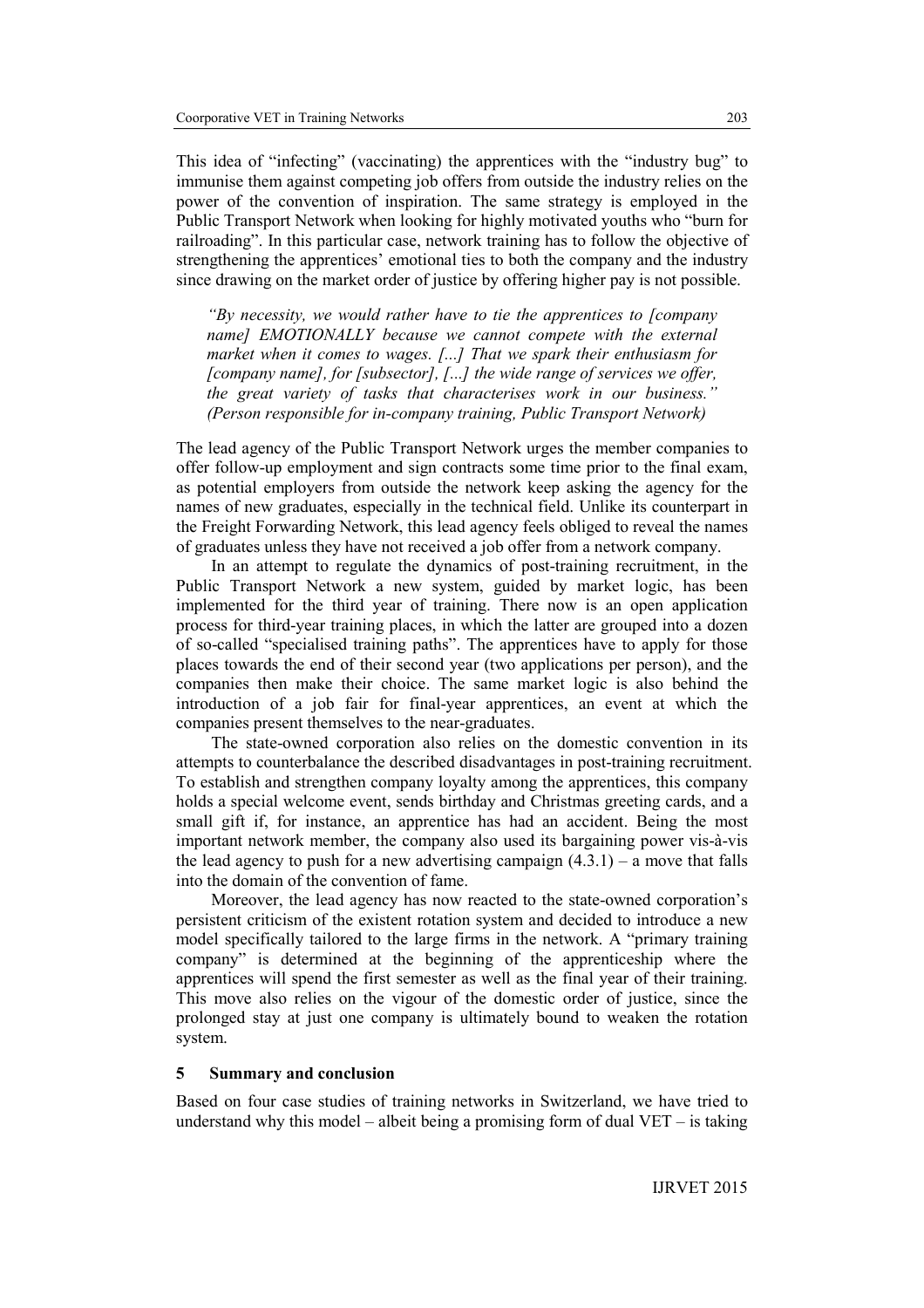hold rather slowly in terms of prevalence and degree of institutionalisation. Our focus was on identifying potential free-rider problems that result from mismatches between the resources contributed to the network by the individual member companies and their returns in the form of access to an equitable share of the corporative benefits.

The most significant corporative benefit are the apprentices, who are recruited and jointly trained to meet the future skilled labour demands of the participating companies and the industry as a whole. With this in mind, we analysed, firstly, the rotational assignment of apprentices to the companies over the course of training and, secondly, the companies' opportunities for post-training retention or recruitment. Thereby we were drawing on the theoretical framework of the sociology of conventions. Conventions are historically evolved competing and mutually conflicting logics of action and orders of justice. The assumption is that the actors in the training network draw on different conventions (industrial, market, civic and domestic convention, convention of fame, convention of inspiration) in their efforts to co-ordinate their training activities and assess the quality of contributed resources and distributed benefits what leads to free-rider problems. As a consequence they have to look for compromises between the conventions to solve conflicts accruing from these free-rider problems and to run the training network further on.

In our study we addressed two main questions: (1) Which particular constellations draw criticism because of single actors disproportionately profiting from the training network and its corporative benefits, that is, by contributing fewer resources than benefits reaped (free-rider problem)? (2) How do the lead agency and the companies within the network try to address these free-rider problems? What are their solution strategies?

Our key finding is that the rotation system according to which the apprentices move from one company to another over the course of their training creates various free-rider constellations in distributing the corporative benefits, both during the training itself and after its completion. An important issue during the training is the heterogeneity of the apprentices due to their different levels of advancement and different social attributes. The lead agency is challenged with a 'fair' distribution of this socially structured corporative benefit among the network companies. At the same time, the participating companies differ in size and profile, and thus also in terms of their significance for the network-based training scheme. Some are better able to assert their interests than others, which further nourishes imbalances. The assessment of whether the distribution of the corporative benefit in the form of "apprentices" is fair or not ultimately depends on the convention upon which a company relies in evaluating the quality of the young people sent by the lead agency.

Once the training is completed, the network member companies become rivals in recruiting the graduates. Another threat is poaching, in other words, employment offers by external competitors. Free-rider problems arise from the fact that the companies and industries are heterogeneous, i.e., they have different qualities when viewed from the angle of the different conventions: they vary in terms of the resources they can contribute and the means they have to recruit graduates or convince them to stay. In addition, we identified situations where a lead agency has privileged certain companies and grant them advantages in demonstrating their qualities because of their significance for the network as a whole. The graduates base their post-training job decision upon their own assessment of different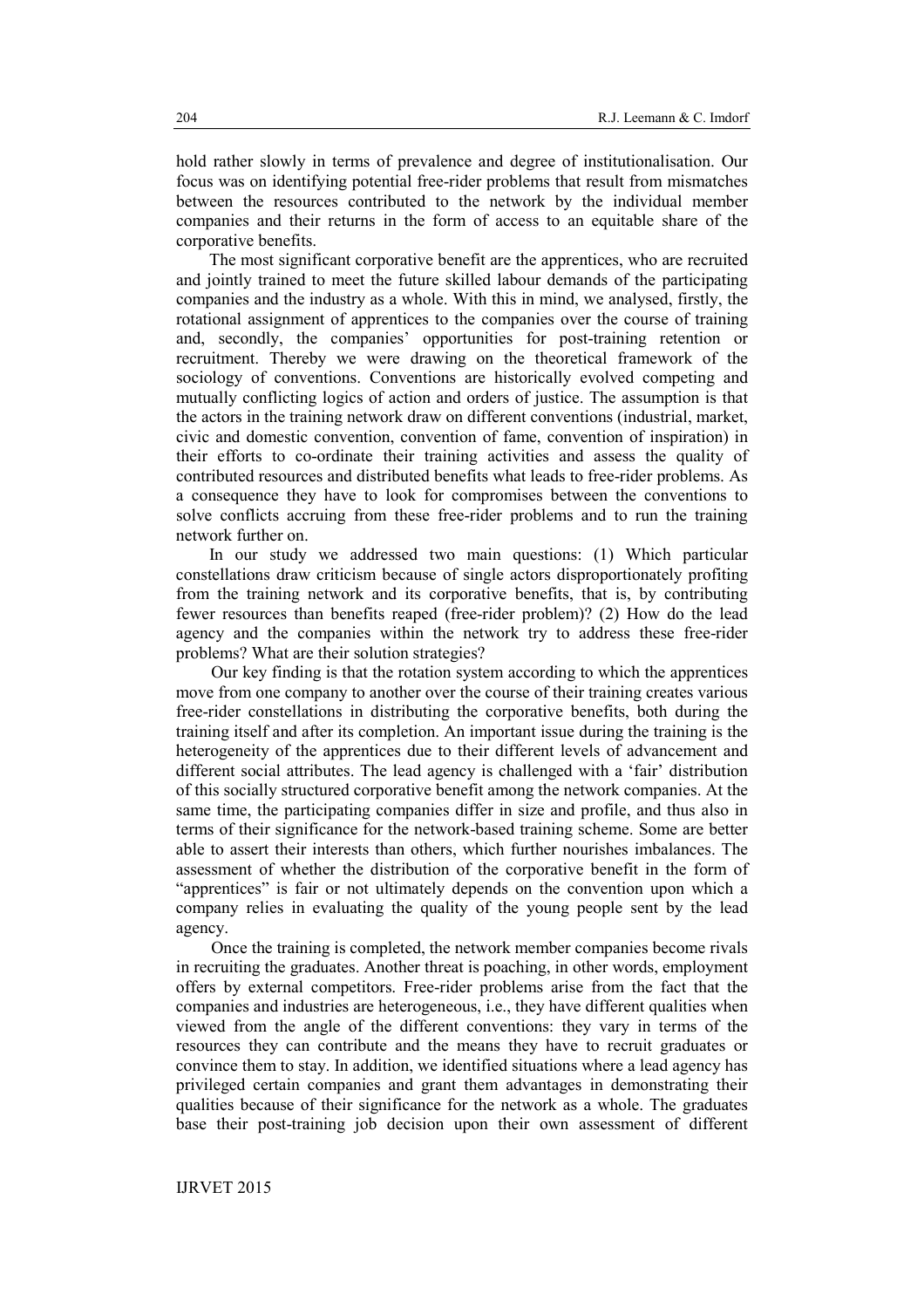qualities. If a company has too little significant worth in one of the relevant conventions, its resource contributions will be rated as insufficient and its access to the collectively generated corporative benefits will be limited.

The strategies to solve the distribution problem during and after the training period consist in efforts to attain a higher level of fairness or to balance inequities related to one convention by means of offering compensation or an investment in another convention. The lead agency plays a key role in moderating the different demands for fairness and justice. It must address the various complaints about injustices and mismatches, and develop solutions to prevent (important) member companies from leaving the training network. However, since the network is always simultaneously faced with different and competing logics of action and orders of justice, these solutions are inevitably compromises between different conventions and thus tentative and not very durable.

To sum up, we believe that the slow dissemination and hesitant acceptance of the Swiss training network model can be explained by the free-rider problems associated with the rotation system and the perpetual dynamics of conflict and compromise that it involves.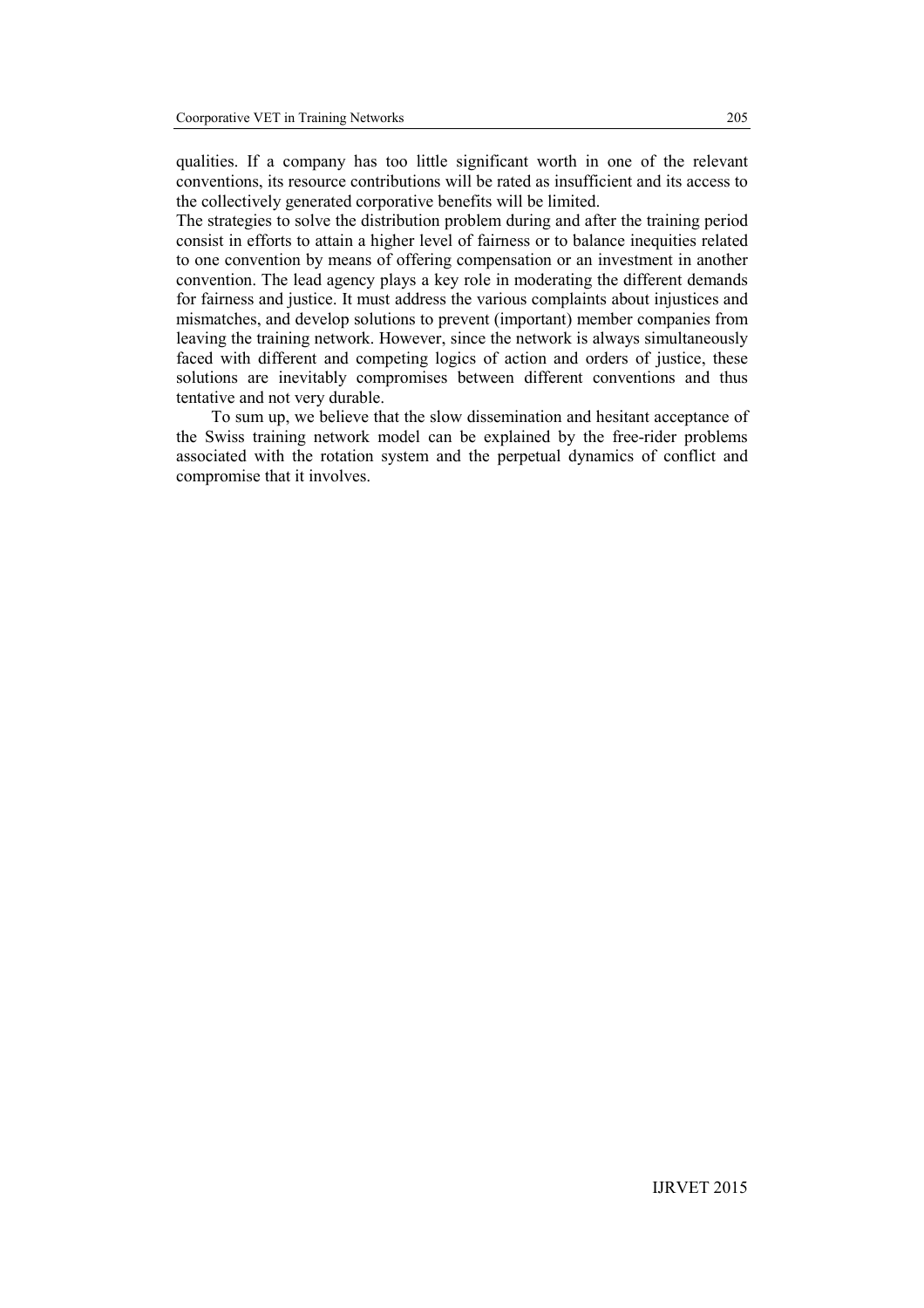# **Literature**

- BBT, Bundesamt für Berufsbildung und Technologie (2008). *Resultate Evaluation Lehrbetriebsverbünde*. Bern: BBT.
- BMBF, Bundesministerium für Bildung und Forschung (2011). *Verbundausbildung – die Ausbildungsform der Zukunft? Jobstarter Praxis*. Bonn: BIBB.
- Boltanski, L., & Thévenot, L. (1999). The Sociology of Critical Capacity. *European Journal of Social Theory, 2*(3), 359–377. doi: 10.1177/136843199002003010.
- Boltanski, L., & Thévenot, L. (2006). *On Justification: Economies of Worth*. Princeton: Princeton University Press.
- Bowman, J.R. (2005). Employers and the Politics of Skill Formation in a Coordinated Market Economy: Collective Action and Class Conflict in Norway*. Politics Society, 33*(4), 567–594. doi:10.1177/0032329205280925.
- Cooney, R. (2003). Group Training Companies and the Inter-firm Provision of Training in Australia. *Labour & Industry: a journal of the social and economic relations of work*, *14*(1), 59–72. doi: 10.1080/ 10301763.2003.10669280.
- Cooney, R., & Gospel, H. (2008). Interfirm cooperation in training: group training in the UK and Australia. *Industrial Relations Journal, 39*(5), 411–427. doi: 10.1111/j.1468-2338.2008.00496.
- Culpepper, P.D. (2003). *Creating Cooperation. How States Develop Human Capital in Europe*. Ithaca and London: Cornell University Press.
- Diaz-Bone, R. (2011). Einführung in die Soziologie der Konventionen. In R. Diaz-Bone (Ed.), *Soziologie der Konventionen. Grundlagen einer pragmatischen Anthropologie* (pp. 9–41). Frankfurt/Main: Campus.
- Diaz-Bone, R. (2015). *Die "Economie des conventions". Grundlagen und Entwicklungen der neuen französischen Wirtschaftssoziologie*. Wiesbaden: Springer VS.
- Drinkhut, V., & Schlottau, W. (2003). Förderung von Ausbildungsverbünden: Anschub zu mehr und besseren Ausbildungsplätzen? In Bundesinstitut für Berufsbildung (BIBB) (Eds.), *Verbundausbildung – Organisationsformen, Förderung, Praxisbeispiele, Rechtsfragen. Ergebnisse (*pp. 2–37). Bonn: BIBB.
- Gospel, H., & Foreman, J. (2006). Inter-Firm Training Co-ordination in Britain. *British Journal of Industrial Relations*, *44*(2), 191–214. doi:10.1111/j.1467- 8543.2006.00494.x.
- Imdorf, C. (2010). Emotions in the hiring procedure: How 'gut feelings' rationalize personnel selection decisions. In Å. Wettergren, & B. Sieben (Eds.), *Emotionalizing organizations and organizing emotions* (pp. 84–105). Houndmills: Palgrave Macmillan.
- Imdorf, C., & Leemann, R.J. (2012). New models of apprenticeship and equal employment opportunity. Do training networks enhance fair hiring practices? *Journal of Vocational Education and Training*, *64*(1), 57–74. doi: 10.1080/13636820.2011.622445.
- Jagd, S. (2011). Pragmatic sociology and competing orders of worth in organizations. *European Journal of Social Theory, 14*(3), 343–359. doi:10.1177/1368431011412349.

IJRVET 2015